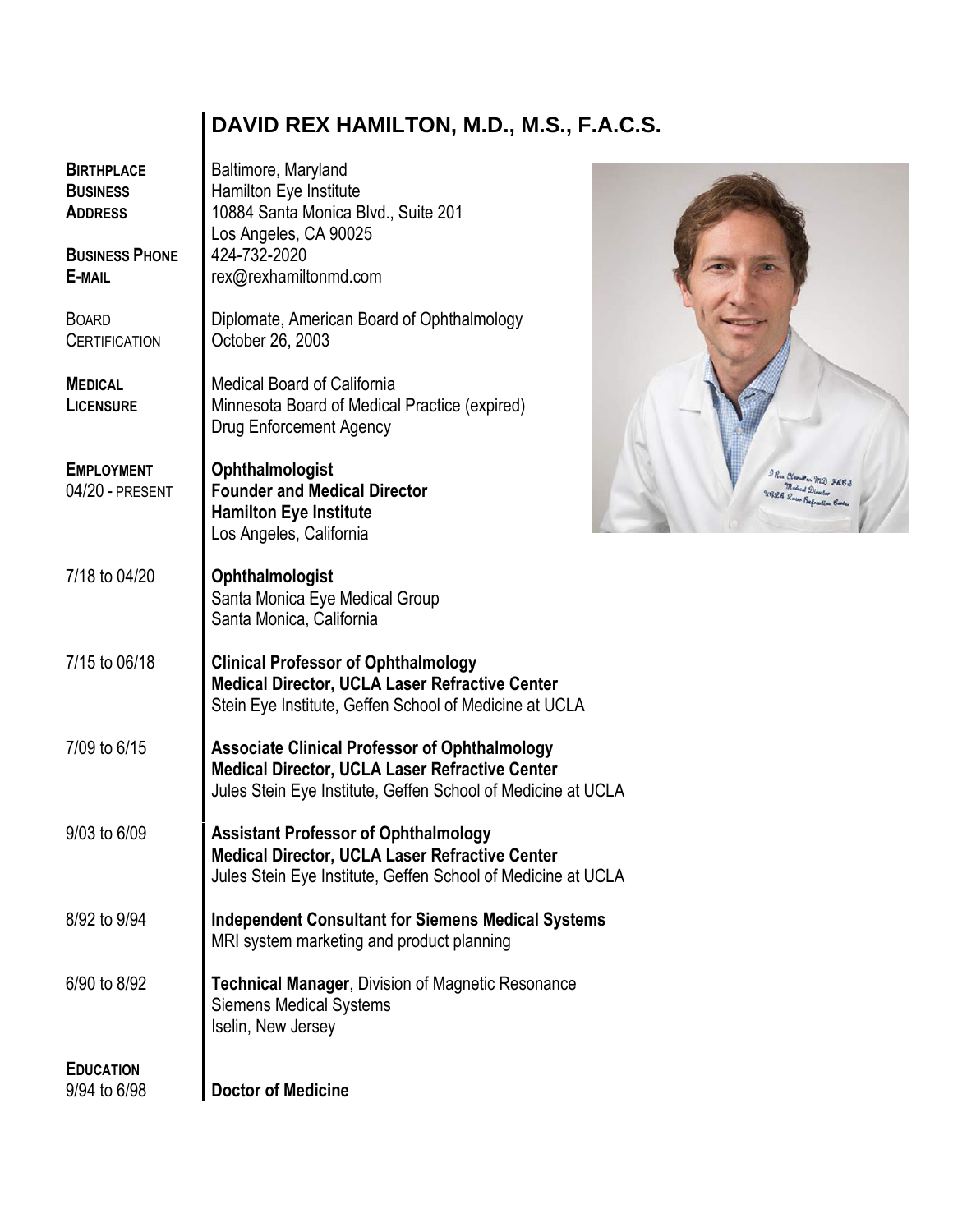|                                                        | University of California, Irvine College of Medicine<br>Graduated Co-Valedictorian of Class of 1998<br>Awards<br>Margaret Hamilton Erdt Scholarship for Academic Distinction<br>Alpha Omega Alpha (A $\Omega$ A) - Junior year induction<br>Basic Science Certificate of Excellence (top 10% of class)<br>McGraw-Hill Award (1 of the 2 top first year students)<br>Donald E. Pinder Memorial Award (top student in Anatomy)<br>Dr. Grace Bell Award (top student in Biochemistry)                                                             |
|--------------------------------------------------------|------------------------------------------------------------------------------------------------------------------------------------------------------------------------------------------------------------------------------------------------------------------------------------------------------------------------------------------------------------------------------------------------------------------------------------------------------------------------------------------------------------------------------------------------|
| 9/88 to 6/90                                           | <b>Master of Science in Engineering Physics</b><br>University of Virginia<br>Specialization: Biomedical Engineering<br>Thesis:<br>Cardiac Magnetic Resonance Imaging                                                                                                                                                                                                                                                                                                                                                                           |
| 9/84 to 6/88                                           | <b>Bachelor of Arts in Physics and Mathematics (Double Major)</b><br>Dartmouth College<br>Honors: Phi Beta Kappa, Summa Cum Laude                                                                                                                                                                                                                                                                                                                                                                                                              |
| <b>POSTGRADUATE</b><br><b>TRAINING</b><br>7/02 to 7/03 | Cornea/Anterior Segment/Refractive/Glaucoma Fellowship<br>Program Director: Richard Lindstrom, M.D.<br>Minnesota Eye Consultants, P.A., Minneapolis, Minnesota                                                                                                                                                                                                                                                                                                                                                                                 |
| 7/99 to 6/02                                           | <b>Ophthalmology Residency</b><br>The Jules Stein Eye Institute<br>University of California, Los Angeles<br>Awards: Resident Clinical Research Award, 6/02                                                                                                                                                                                                                                                                                                                                                                                     |
| 7/98 to 6/99                                           | <b>Internal Medicine Internship</b><br><b>Huntington Memorial Hospital</b><br>Pasadena, California                                                                                                                                                                                                                                                                                                                                                                                                                                             |
| <b>CONSULTANCIES</b>                                   | Alcon Laboratories, Consultant: Key Opinion Leader, Cataract Surgical Equipment,<br>$2016 -$<br>Johnson & Johnson Vision, Consultant: Key Opinion Leader, Premium Intraocular<br>Lenses and Cataract Surgical Equipment, 2015 -<br>Carl Zeiss Meditec, Consultant: Key Opinion Leader, Femtosecond Laser Technology,<br>$2017 -$<br>Allergan, Inc. Panel Member, Optive™ Artificial Tear Advisory Panel, 2007<br>Allergan, Inc. Member, Consortium of Research and Education, 2007<br>Tear Science, Member, Clinical Advisory Panel, 2007-2011 |
| <b>VOLUNTEER</b><br><b>ACTIVITIES</b>                  | Member, Board of Directors, Kern County Foundation for Medical Care, 2018-present<br>Member, ASCRS Refractive/Cataract Clinical Subcommittee 2012-present<br>Member, ASCRS Refractive Surgery Clinical Committee, 2011-2018<br>Member, Refractive Leadership Council, Alcon Laboratories, 2010-present                                                                                                                                                                                                                                         |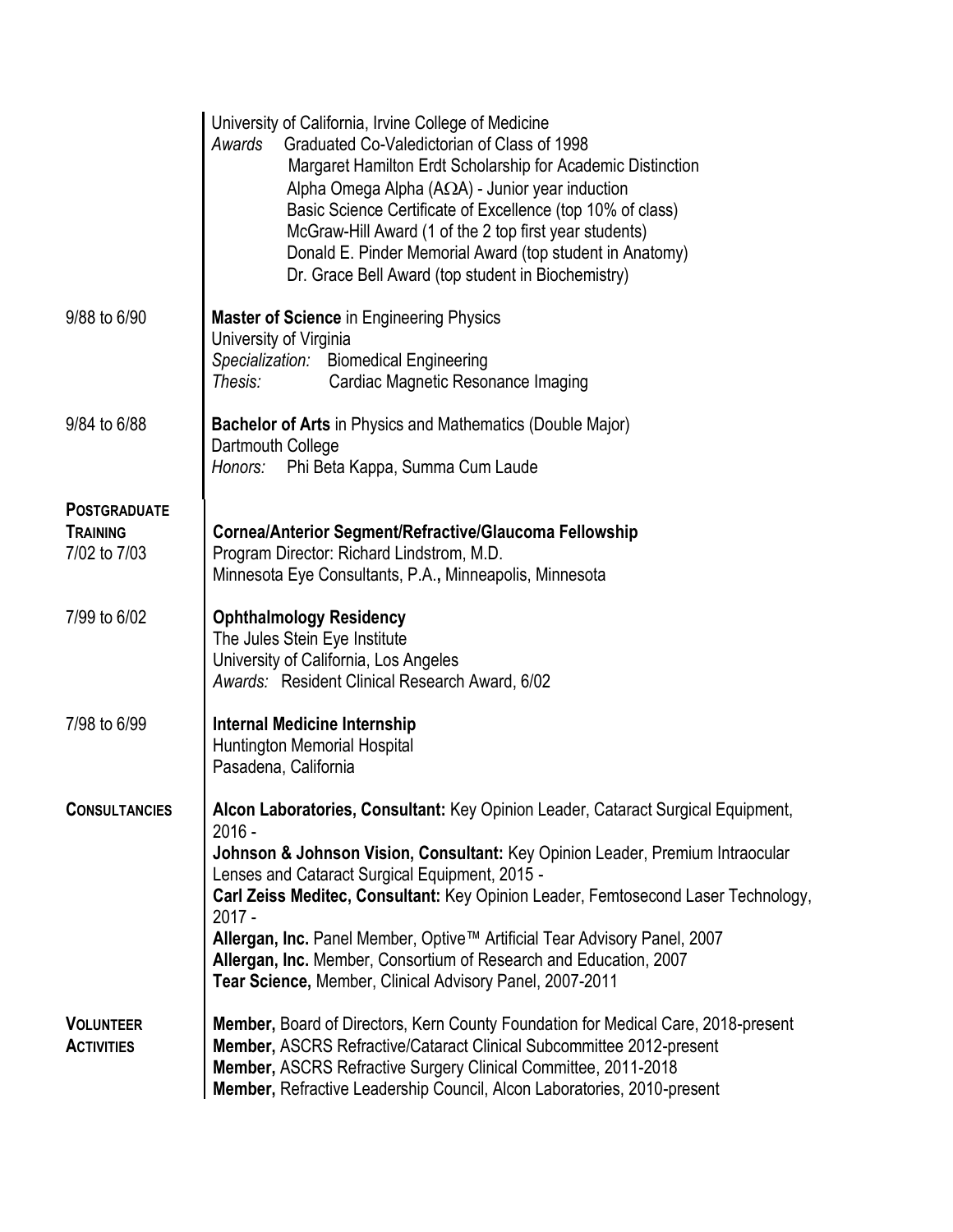| Member, Program Committee, JSEI and ASCRS Joint Symposium on Cataract and<br>Refractive Surgery, 02/09.<br>Member, Editorial Board, Journal of Refractive Surgery, 2008-present<br>Member, Board of Directors, Research Study Club of Los Angeles (Ophthalmology and<br>Otolaryngology), 2007-2011<br>Member, Preferred Practice Pattern Committee for Refractive Surgery, American<br>Academy of Ophthalmology, 2006 - present<br>Member, Ophthalmic News and Education Network (O.N.E.), Refractive Management,<br>American Academy of Ophthalmology, 2006 - 2011<br>Member, Residency Selection Committee, Jules Stein Eye Institute, 2004-2014<br>Peer Reviewer, Ophthalmology Journal, American Journal of Ophthalmology, Journal of<br>Cataract and Refractive Surgery, Journal of Refractive Surgery, Journal of Pediatric<br><b>Ophthalmology and Strabismus</b><br>Fellow, American College of Surgeons<br><b>PROFESSIONAL</b><br>Fellow, American Academy of Ophthalmology<br><b>SOCIETIES</b><br><b>CEDARS ASPENS Society</b><br>American-European Congress of Ophthalmic Surgery<br><b>Refractive Surgery Alliance</b><br>American Society of Cataract and Refractive Surgery<br>Association for Research in Vision and Ophthalmology<br>California Academy of Eye Physicians and Surgeons<br>European Society of Cataract and Refractive Surgery<br>International Society of Refractive Surgery<br>Investigator Initiated Research Grant, Carl Zeiss Meditec, 2019<br><b>GRANT</b><br>Reichert Instruments Research Grant, 2014<br>Jules Stein Eye Institute, Department of Ophthalmology Research Grant, 2011<br>Jules Stein Eye Institute, Department of Ophthalmology Research Grant, 2010<br>Gerald Oppenheimer Family Foundation Center for the Prevention of Eye Disease Grant;<br>2008-2009<br>Marquis Who's Who in Medicine and Healthcare 2003-<br><b>AWARDS</b><br>Marquis Who's Who in Science and Engineering 2003-<br>American Academy of Ophthalmology Achievement Award, 2010 | Member, Search Committee, Oculoplastics Faculty Search, Jules Stein Eye Institute,<br>2009-2011 |
|-----------------------------------------------------------------------------------------------------------------------------------------------------------------------------------------------------------------------------------------------------------------------------------------------------------------------------------------------------------------------------------------------------------------------------------------------------------------------------------------------------------------------------------------------------------------------------------------------------------------------------------------------------------------------------------------------------------------------------------------------------------------------------------------------------------------------------------------------------------------------------------------------------------------------------------------------------------------------------------------------------------------------------------------------------------------------------------------------------------------------------------------------------------------------------------------------------------------------------------------------------------------------------------------------------------------------------------------------------------------------------------------------------------------------------------------------------------------------------------------------------------------------------------------------------------------------------------------------------------------------------------------------------------------------------------------------------------------------------------------------------------------------------------------------------------------------------------------------------------------------------------------------------------------------------------------------------------------------------------------------------------|-------------------------------------------------------------------------------------------------|
|                                                                                                                                                                                                                                                                                                                                                                                                                                                                                                                                                                                                                                                                                                                                                                                                                                                                                                                                                                                                                                                                                                                                                                                                                                                                                                                                                                                                                                                                                                                                                                                                                                                                                                                                                                                                                                                                                                                                                                                                           |                                                                                                 |
|                                                                                                                                                                                                                                                                                                                                                                                                                                                                                                                                                                                                                                                                                                                                                                                                                                                                                                                                                                                                                                                                                                                                                                                                                                                                                                                                                                                                                                                                                                                                                                                                                                                                                                                                                                                                                                                                                                                                                                                                           |                                                                                                 |
|                                                                                                                                                                                                                                                                                                                                                                                                                                                                                                                                                                                                                                                                                                                                                                                                                                                                                                                                                                                                                                                                                                                                                                                                                                                                                                                                                                                                                                                                                                                                                                                                                                                                                                                                                                                                                                                                                                                                                                                                           |                                                                                                 |
|                                                                                                                                                                                                                                                                                                                                                                                                                                                                                                                                                                                                                                                                                                                                                                                                                                                                                                                                                                                                                                                                                                                                                                                                                                                                                                                                                                                                                                                                                                                                                                                                                                                                                                                                                                                                                                                                                                                                                                                                           |                                                                                                 |
|                                                                                                                                                                                                                                                                                                                                                                                                                                                                                                                                                                                                                                                                                                                                                                                                                                                                                                                                                                                                                                                                                                                                                                                                                                                                                                                                                                                                                                                                                                                                                                                                                                                                                                                                                                                                                                                                                                                                                                                                           |                                                                                                 |
|                                                                                                                                                                                                                                                                                                                                                                                                                                                                                                                                                                                                                                                                                                                                                                                                                                                                                                                                                                                                                                                                                                                                                                                                                                                                                                                                                                                                                                                                                                                                                                                                                                                                                                                                                                                                                                                                                                                                                                                                           |                                                                                                 |
|                                                                                                                                                                                                                                                                                                                                                                                                                                                                                                                                                                                                                                                                                                                                                                                                                                                                                                                                                                                                                                                                                                                                                                                                                                                                                                                                                                                                                                                                                                                                                                                                                                                                                                                                                                                                                                                                                                                                                                                                           |                                                                                                 |
|                                                                                                                                                                                                                                                                                                                                                                                                                                                                                                                                                                                                                                                                                                                                                                                                                                                                                                                                                                                                                                                                                                                                                                                                                                                                                                                                                                                                                                                                                                                                                                                                                                                                                                                                                                                                                                                                                                                                                                                                           |                                                                                                 |
|                                                                                                                                                                                                                                                                                                                                                                                                                                                                                                                                                                                                                                                                                                                                                                                                                                                                                                                                                                                                                                                                                                                                                                                                                                                                                                                                                                                                                                                                                                                                                                                                                                                                                                                                                                                                                                                                                                                                                                                                           |                                                                                                 |
|                                                                                                                                                                                                                                                                                                                                                                                                                                                                                                                                                                                                                                                                                                                                                                                                                                                                                                                                                                                                                                                                                                                                                                                                                                                                                                                                                                                                                                                                                                                                                                                                                                                                                                                                                                                                                                                                                                                                                                                                           |                                                                                                 |
|                                                                                                                                                                                                                                                                                                                                                                                                                                                                                                                                                                                                                                                                                                                                                                                                                                                                                                                                                                                                                                                                                                                                                                                                                                                                                                                                                                                                                                                                                                                                                                                                                                                                                                                                                                                                                                                                                                                                                                                                           |                                                                                                 |
|                                                                                                                                                                                                                                                                                                                                                                                                                                                                                                                                                                                                                                                                                                                                                                                                                                                                                                                                                                                                                                                                                                                                                                                                                                                                                                                                                                                                                                                                                                                                                                                                                                                                                                                                                                                                                                                                                                                                                                                                           |                                                                                                 |
|                                                                                                                                                                                                                                                                                                                                                                                                                                                                                                                                                                                                                                                                                                                                                                                                                                                                                                                                                                                                                                                                                                                                                                                                                                                                                                                                                                                                                                                                                                                                                                                                                                                                                                                                                                                                                                                                                                                                                                                                           |                                                                                                 |
|                                                                                                                                                                                                                                                                                                                                                                                                                                                                                                                                                                                                                                                                                                                                                                                                                                                                                                                                                                                                                                                                                                                                                                                                                                                                                                                                                                                                                                                                                                                                                                                                                                                                                                                                                                                                                                                                                                                                                                                                           |                                                                                                 |
|                                                                                                                                                                                                                                                                                                                                                                                                                                                                                                                                                                                                                                                                                                                                                                                                                                                                                                                                                                                                                                                                                                                                                                                                                                                                                                                                                                                                                                                                                                                                                                                                                                                                                                                                                                                                                                                                                                                                                                                                           |                                                                                                 |
|                                                                                                                                                                                                                                                                                                                                                                                                                                                                                                                                                                                                                                                                                                                                                                                                                                                                                                                                                                                                                                                                                                                                                                                                                                                                                                                                                                                                                                                                                                                                                                                                                                                                                                                                                                                                                                                                                                                                                                                                           |                                                                                                 |
|                                                                                                                                                                                                                                                                                                                                                                                                                                                                                                                                                                                                                                                                                                                                                                                                                                                                                                                                                                                                                                                                                                                                                                                                                                                                                                                                                                                                                                                                                                                                                                                                                                                                                                                                                                                                                                                                                                                                                                                                           |                                                                                                 |
|                                                                                                                                                                                                                                                                                                                                                                                                                                                                                                                                                                                                                                                                                                                                                                                                                                                                                                                                                                                                                                                                                                                                                                                                                                                                                                                                                                                                                                                                                                                                                                                                                                                                                                                                                                                                                                                                                                                                                                                                           |                                                                                                 |
|                                                                                                                                                                                                                                                                                                                                                                                                                                                                                                                                                                                                                                                                                                                                                                                                                                                                                                                                                                                                                                                                                                                                                                                                                                                                                                                                                                                                                                                                                                                                                                                                                                                                                                                                                                                                                                                                                                                                                                                                           |                                                                                                 |
|                                                                                                                                                                                                                                                                                                                                                                                                                                                                                                                                                                                                                                                                                                                                                                                                                                                                                                                                                                                                                                                                                                                                                                                                                                                                                                                                                                                                                                                                                                                                                                                                                                                                                                                                                                                                                                                                                                                                                                                                           |                                                                                                 |
|                                                                                                                                                                                                                                                                                                                                                                                                                                                                                                                                                                                                                                                                                                                                                                                                                                                                                                                                                                                                                                                                                                                                                                                                                                                                                                                                                                                                                                                                                                                                                                                                                                                                                                                                                                                                                                                                                                                                                                                                           |                                                                                                 |
|                                                                                                                                                                                                                                                                                                                                                                                                                                                                                                                                                                                                                                                                                                                                                                                                                                                                                                                                                                                                                                                                                                                                                                                                                                                                                                                                                                                                                                                                                                                                                                                                                                                                                                                                                                                                                                                                                                                                                                                                           |                                                                                                 |
|                                                                                                                                                                                                                                                                                                                                                                                                                                                                                                                                                                                                                                                                                                                                                                                                                                                                                                                                                                                                                                                                                                                                                                                                                                                                                                                                                                                                                                                                                                                                                                                                                                                                                                                                                                                                                                                                                                                                                                                                           |                                                                                                 |
| 300 Premier Refractive Cataract Surgeons in US, Ocular Surgery News, 2016                                                                                                                                                                                                                                                                                                                                                                                                                                                                                                                                                                                                                                                                                                                                                                                                                                                                                                                                                                                                                                                                                                                                                                                                                                                                                                                                                                                                                                                                                                                                                                                                                                                                                                                                                                                                                                                                                                                                 |                                                                                                 |
| Castle Connolly 2018-<br>Super Doctors 2019-                                                                                                                                                                                                                                                                                                                                                                                                                                                                                                                                                                                                                                                                                                                                                                                                                                                                                                                                                                                                                                                                                                                                                                                                                                                                                                                                                                                                                                                                                                                                                                                                                                                                                                                                                                                                                                                                                                                                                              |                                                                                                 |
| America's Best Doctors 2020-                                                                                                                                                                                                                                                                                                                                                                                                                                                                                                                                                                                                                                                                                                                                                                                                                                                                                                                                                                                                                                                                                                                                                                                                                                                                                                                                                                                                                                                                                                                                                                                                                                                                                                                                                                                                                                                                                                                                                                              |                                                                                                 |
| Leading Physicians of the World 2020-                                                                                                                                                                                                                                                                                                                                                                                                                                                                                                                                                                                                                                                                                                                                                                                                                                                                                                                                                                                                                                                                                                                                                                                                                                                                                                                                                                                                                                                                                                                                                                                                                                                                                                                                                                                                                                                                                                                                                                     |                                                                                                 |
| <b>CLINICAL TRIALS</b><br>Co-Principal Investigator, Light Adjustable Lens Phase 3 Clinical Trial, Calhoun Vision,<br>2013-14                                                                                                                                                                                                                                                                                                                                                                                                                                                                                                                                                                                                                                                                                                                                                                                                                                                                                                                                                                                                                                                                                                                                                                                                                                                                                                                                                                                                                                                                                                                                                                                                                                                                                                                                                                                                                                                                             |                                                                                                 |
| Principal Investigator, Symfony Toric Post Market Trial (ANCORA), Johnson & Johnson<br>Vision, 2019 - present                                                                                                                                                                                                                                                                                                                                                                                                                                                                                                                                                                                                                                                                                                                                                                                                                                                                                                                                                                                                                                                                                                                                                                                                                                                                                                                                                                                                                                                                                                                                                                                                                                                                                                                                                                                                                                                                                             |                                                                                                 |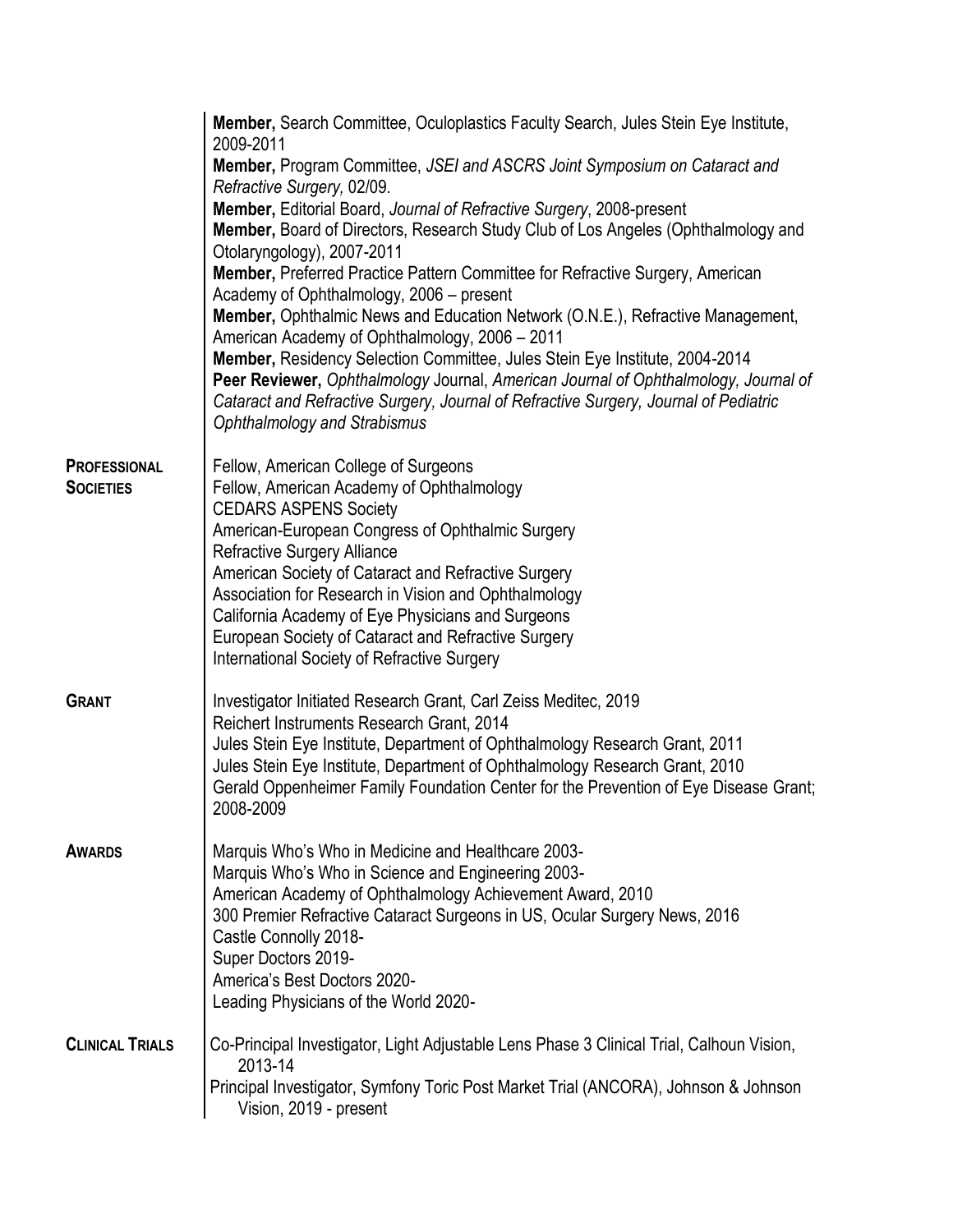| <b>PEER REVIEWED</b><br><b>JOURNAL ARTICLES</b> | DR Hamilton, AC Chen, R Khorrami, M Nutkiewicz, M Nejad. Comparison of Early Visual<br>Outcomes Following Low-Energy Small Incision Lenticule Extraction (SMILE), High-<br>Energy SMILE and LASIK for Myopic Astigmatism. J Cataract Refractive Surg 2021, E-<br>pub 08/20.                                          |
|-------------------------------------------------|----------------------------------------------------------------------------------------------------------------------------------------------------------------------------------------------------------------------------------------------------------------------------------------------------------------------|
|                                                 | SR Lin, M Nutkiewicz, H Rasheed, M Nejad, DR Hamilton. Method for Intraocular Lens<br>Power Calculation in the Second Eye of Patients with Previous Keratorefractive<br>Surgery. J Refractive Surg 2020, December issue.                                                                                             |
|                                                 | JZ Kieval, S Al-Hashimi, R Davidson, DR Hamilton, M Jackson, S LaBorwit, L Patterson, K<br>Stonecipher, K Donaldson. Review: Approach to Managing Enhancements Following<br>Refractive Cataract Surgery. J Cataract Refractive Surg 2020, 46:1189-1197.                                                              |
|                                                 | S Al-Hashimi, K Donaldson, R Davidson, D Dhaliwal, M Jackson, JZ Kieval, L Patterson, K<br>Stonecipher, DR Hamilton. Medical and Surgical Management of the Small Pupil. J<br>Cataract Refractive Surg 2018, 44:1032-1041.                                                                                           |
|                                                 | K Donaldson, L Fernandez-Vega-Cueto, R Davidson, D Dhaliwal, DR Hamilton, M<br>Jackson, L Patterson, K Stonecipher. Review/Update: Perioperative Assessment for<br>Refractive Cataract Surgery. J Cataract Refractive Surg 2018, 44:642-53.                                                                          |
|                                                 | N Wu, JG Christenbury, JG Dishler, K Bozkurt, D Duel, LJ Zhang, DR Hamilton. A<br>Technique to Reduce Incidence of Opaque Bubble Layer Formation (OBL) during<br>LASIK Flap Creation Using VisuMax Femtosecond Laser. J Refract Surg 2017, 33:584-<br>90.                                                            |
|                                                 | H Zhang, J Zhao, LJ Zhang, J Liu, Y Liu, W Song, QF Tian, Q Wang, DR Hamilton.<br>Comparison of iris-fixated foldable lens and scleral-fixated foldable lens implantation in<br>eyes with insufficient capsular support. Int J Ophthalmol 2016, 9:1608-13.                                                           |
|                                                 | R Davidson, D Dhaliwal, DR Hamilton, M Jackson, L Patterson, K Stonecipher, SH Yoo, R<br>Braga-Mele, K Donaldson. Surgical Correction of Presbyopia. J Cataract Refractive<br>Surg 2016, 42:920-30.                                                                                                                  |
|                                                 | Bozkurt TK, Acar B, Kilavuzoglu AE, Akdemir MO, Hamilton DR, Cosar Yurteri CB, Acar S.<br>An 11-Year Review of Keratoplasty in a Tertiary Referral Center in Turkey: Changing<br>Surgical Techniques for Similar Indications. Eye & Contact Lens 2016; 43:364-70.                                                    |
|                                                 | Zhang L, Danesh J, Tannan A, Phan V, Yu F, Hamilton DR. Second Generation Corneal<br>Deformation Signal Waveform Analysis in Normal, Forme Fruste Keratoconus, and<br>Manifest Keratoconic Corneas after Statistical Correction for Potentially Confounding<br>Factors. J Cataract Refractive Surg 2015, 41:2196-204 |
|                                                 | SZ Ghanavati, H Gharaee, DR Hamilton, PJ Sanchez, M Abrishami. Aspheric versus<br>Wavefront-Guided Photorefractive Keratectomy: Contralateral Eye Study. J Cataract<br>Refractive Surg 2015, 41:1441-1447.                                                                                                           |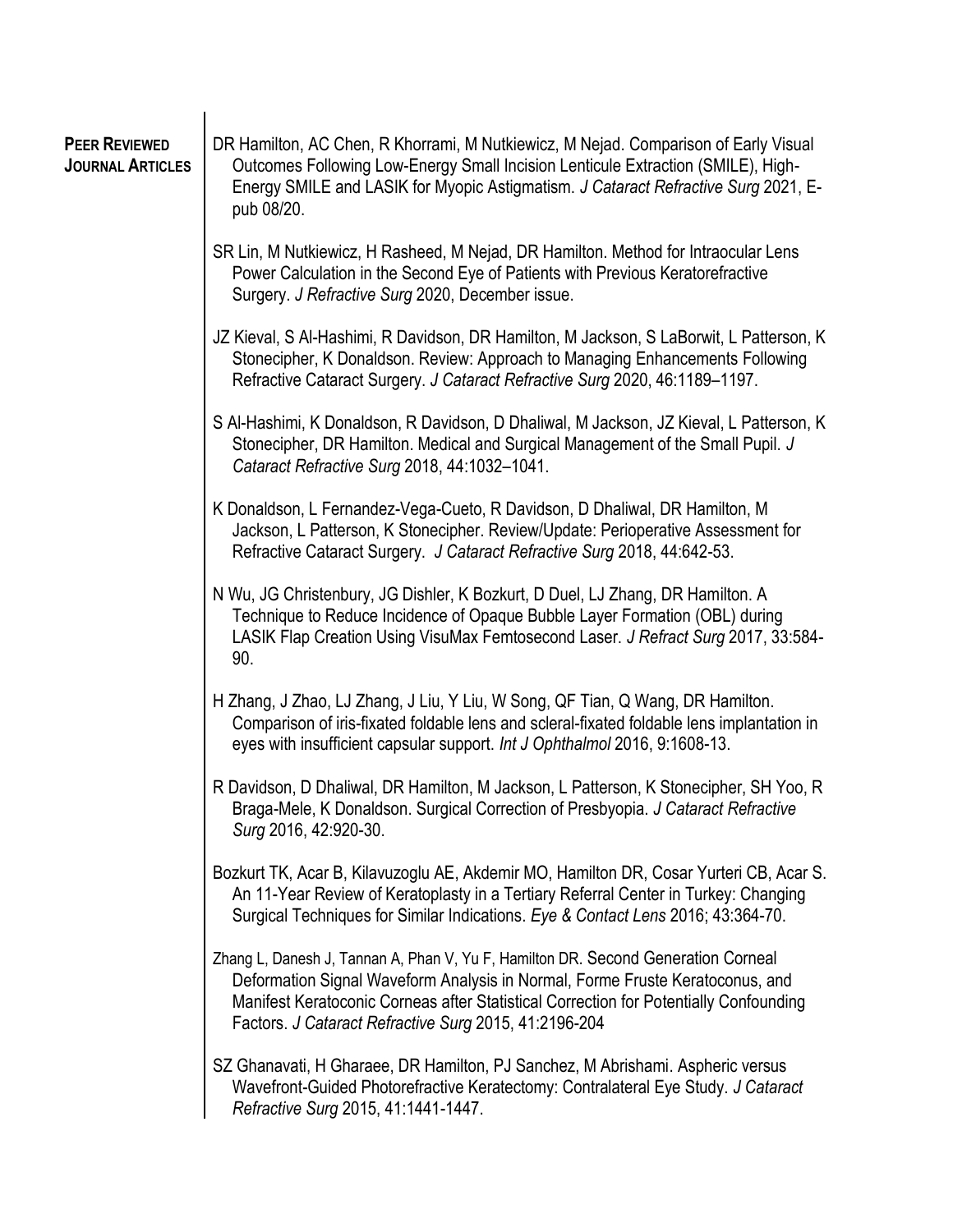- ME Sy, TA Kovoor, A Tannan, D Choi, SX Deng, JN Danesh, DR Hamilton. Combined Astigmatic Keratotomy and Conductive Keratoplasty to Correct High Corneal Astigmatism. *J Cataract Refract Surg* 2015; *J Cataract Refract Surg* 2015; 41:1050-6.
- L Zhang, ME Sy, H Mai, F Yu, DR Hamilton. Effect of Posterior Corneal Astigmatism on Refractive Outcomes after Cataract Surgery with Toric Intraocular Lens Implantation. *J Cataract Refract Surg* 2015; 41:84-9.
- ME Sy, L Zhang, A Yeroushalmi, D Huang, DR Hamilton. Effect of Mitomycin C on the Variance of Refractive Outcomes after Photorefractive Keratectomy. *J Cataract Refract Surg* 2014; 40:1980-4.
- KE Donaldson, R Braga-Mele, F Cabot, R Davidson, DK Dhaliwal, DR Hamilton, M Jackson, L Patterson, K Stonecipher, SH Yoo. Femtosecond Laser Assisted Cataract Surgery. *J Cataract Refractive Surg* 2013; 39:1753-63.
- ME Sy, A Ramirez-Miranda, J Danesh, S Zarei-Ghanavati, DR Hamilton. Comparison of Posterior Corneal Imaging Before and After Laser in Situ Keratomileusis Using the Dual Rotating Scheimpflug and Scanning Slit Beam Corneal Tomography Systems. *J Refract Surg* 2013; 39:96-101
- H Mai, DR Hamilton. Annular Amniotic Membrane Transplantation as a Host Incorporated Graft in the Management of Brown-McLean Syndrome. *Cornea* 2013; 32(5):714-15.
- S Zarei-Ghanavati, A Ramirez-Miranda, DR Hamilton. Ocular Response Analyzer Waveform Analysis in Keratoconic versus Post Femtosecond Laser In Situ Keratomileusis Eyes after Statistical Correction for Potentially Confounding Factors *J Cataract Refract Surg* 2012; 38(4):607-14.
- DR Hamilton. Consultation Section: Cataract Surgical Problem. *J Cataract Refract Surg*  2011; 37(2):423-424.
- JB Biebesheimer,T Kang, C Huang, DR Hamilton. Development of an advanced nomogram for myopic astigmatic wavefront-guided laser in situ keratomileusis. *Ophth Lasers Surg Imaging* 2011; 42(3):241-7
- RD Johnson, N Lee, M Nguyen, DR Hamilton. Corneal biomechanical properties in normal, forme fruste keratoconic and keratoconic eyes. *Cornea* 2011;.30 (5): 516–523.
- DR Hamilton. Consultation Section: Refractive Surgical Problem. *J Cataract Refract Surg*  2010; 36(5):868.

DR Hamilton. Response to Letter to the Editor: Corneal ectasia after laser in situ keratomileusis after laser thermal keratoplasty. *Cornea* 2010; 29 (4):481-484.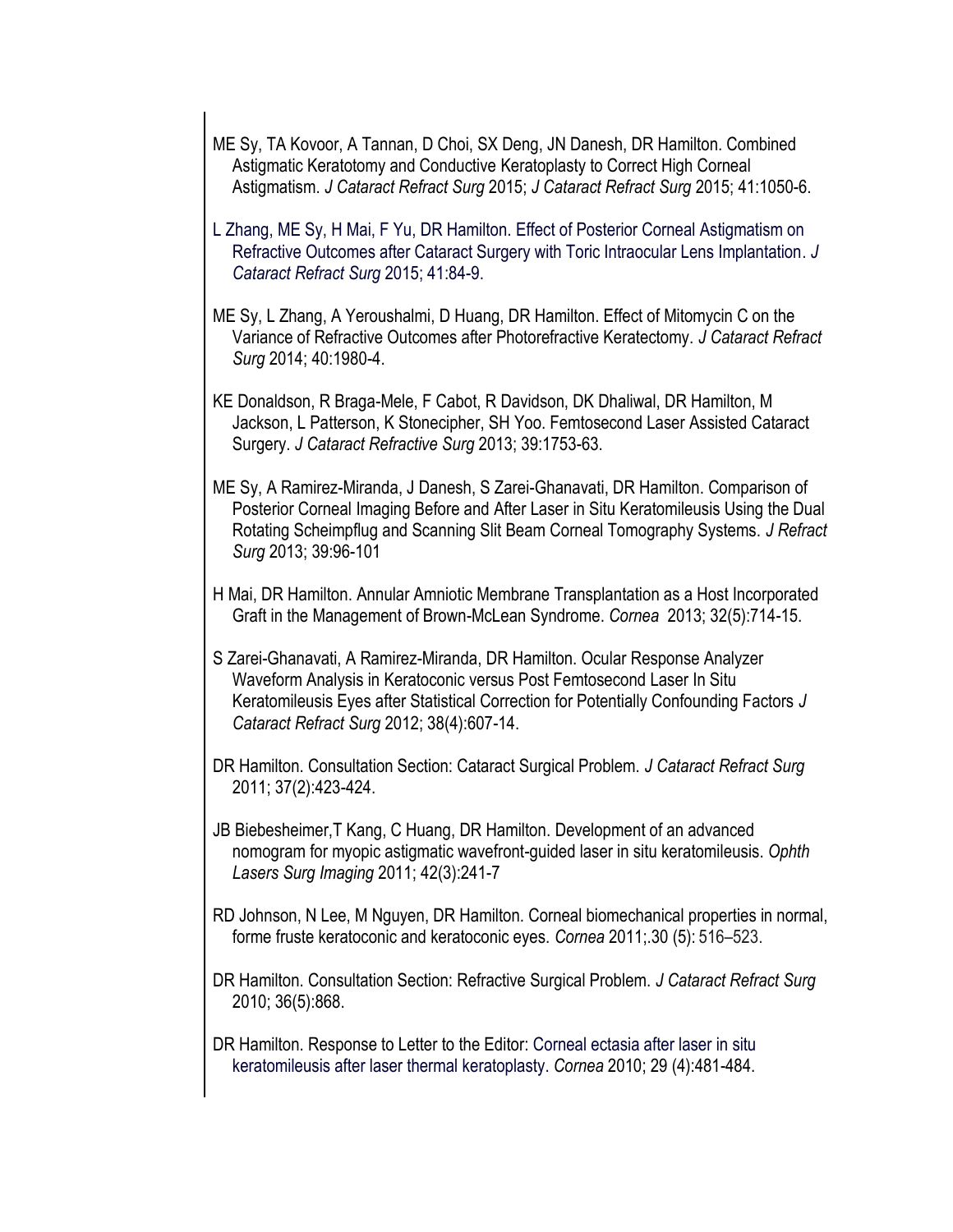M Nguyen, DR Hamilton. Corneal ectasia after laser in situ keratomileusis following laser thermal keratoplasty. *Cornea* 2009; 28(2):237-239.

- DR Hamilton. Consultation Section: Refractive Surgical Problem. *J Cataract Refract Surg*  2009; 35(1):6-8.
- DR Hamilton, RD Johnson, N Lee, N Bourla. Differences in the corneal biomechanical effects of surface ablation compared with laser in situ keratomileusis using a microkeratome or femtosecond laser *J Cataract Refract Surg* 2008*;* 34(10):2049-2056.
- M Chen, N Lee, N Bourla, DR Hamilton. Corneal Biomechanical Measurements Pre and Post Laser in Situ Keratomileusis. *J Cataract Refract Surg* 2008; 34(9):1886–1891.
- D Samimi, DR Hamilton. Post LASIK Epithelial Ingrowth in Patients with Compromised Orbicularlis Oculi Function. *J Refractive Surg* 2008; 24(5):544-546.
- DR Hamilton. Identification of scanning slit beam topographic parameters important in distinguishing normal from keratoconic corneal morphology: Reply to correspondence. *AJO* 2007; 144(1):163-164.
- B Sonmez, MP Doan, DR Hamilton. Identification of scanning slit beam topographic parameters important in distinguishing normal from keratoconic corneal morphology. *AJO* 2007*;* 143(3):401-408.
- DR Hamilton, J Davidorf, RK Maloney. Anterior Ciliary Sclerotomy for Treatment of Presbyopia: A Prospective Controlled Study**.** *Ophthalmology* 2002; 109(11): 1970-77.
- DR Hamilton, EE Manche, LF Rich, RK Maloney. Steroid induced glaucoma after LASIK Associated with Interface Fluid. *Ophthalmology* 2002; 109(4): 659-65.
- AC Arnold, RS Hepler, DR Hamilton, RB Lufkin. Magnetic resonance imaging of the brain in nonarteritic ischemic optic neuropathy. *J Neuro-Ophth*, 1995; 15(3):158-60.
- D Gozal, O Omidvar, KA Kirlew, GM Hathout, DR Hamilton, RB Lufkin, RM Harper. Identification of human brain regions underlying responses to resistive inspiratory loading with functional magnetic resonance imaging. *Proc. Nat. Acad. Sci*., 1995; 92(14): 6607-11.
- Y Anzai, R Lufkin, A DeSalles, DR Hamilton, K Farahani, KL Black. Preliminary Experience with MR-Guided Thermal Ablation of Brain Tumors. *AJNR*, 1995; 16:39-48.
- G Hathout, K Kirlew, G So, DR Hamilton, JX Zhang, U Sinha, S Sinha, J Sayre, D Gozal, R Harper, R Lufkin. MRI Signal Responses to Chronic Stimulation in the Human Visual Cortex. *J Mag Res Img*, 1994; 4:537-543.
- JR Galt, DR Hamilton, EV Garcia. Attenuation Correction Equations for SPECT. *J Nucl Med*, 1987; 28(12):1925-6.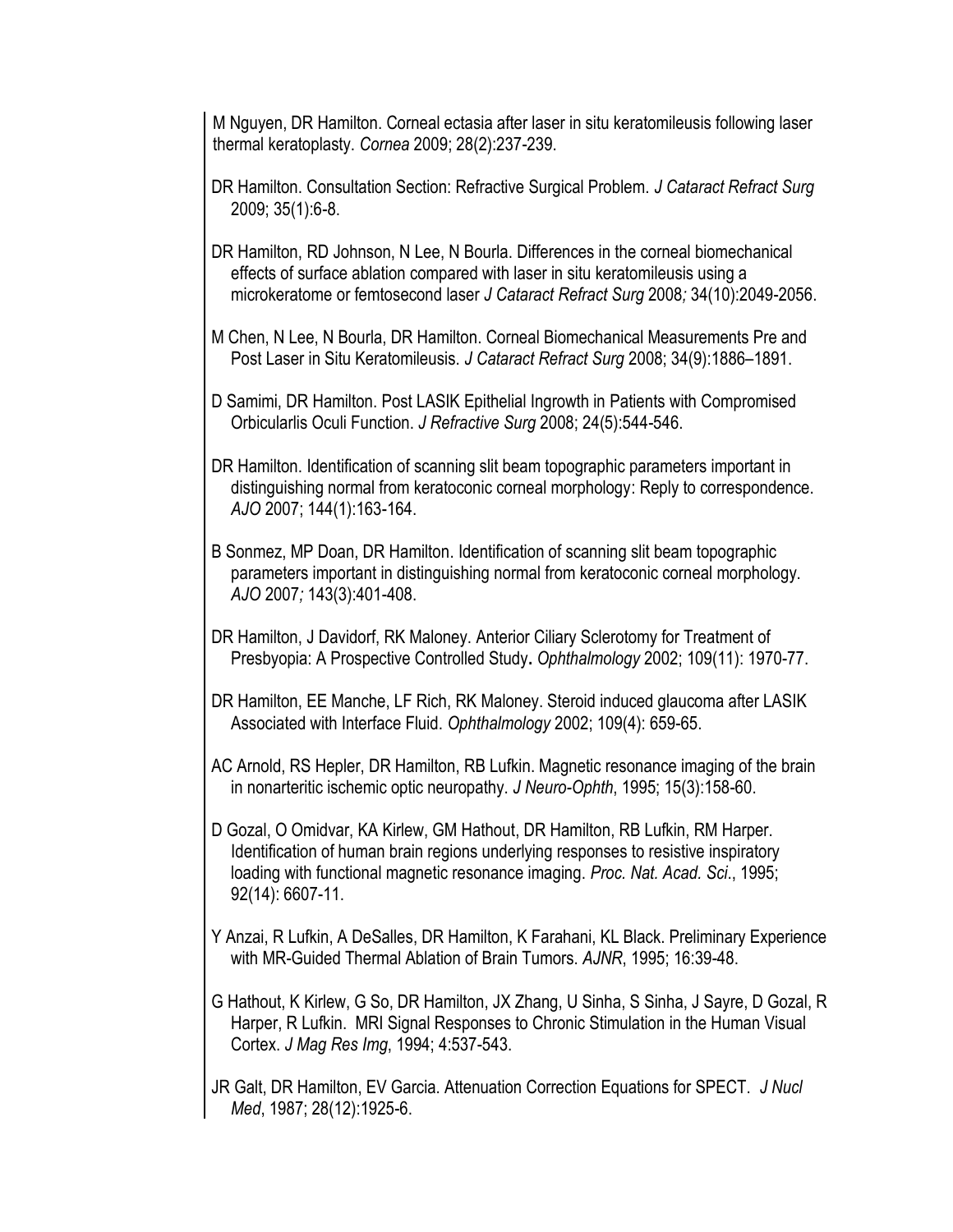| <b>SCIENTIFIC</b><br>PRESENTATIONS. | M Nejad, A Chen, M Nutkiewicz, DR Hamilton. Comparison of Early Visual Outcomes<br>Following Low-Energy SMILE, High-Energy SMILE and LASIK for Myopia and<br>Myopic Astigmatism in the United States. ASCRS Virtual Meeting, 05/20.                    |
|-------------------------------------|--------------------------------------------------------------------------------------------------------------------------------------------------------------------------------------------------------------------------------------------------------|
|                                     | JK Chong, M Nutkiewicz, DR Hamilton. Comparison of Postoperative Day-One<br>Uncorrected Visual Acuities For Low-Energy vs High-Energy SMILE for Myopic<br>Astigmatism. ESCRS Annual Meeting, Paris, France, 09/19.                                     |
|                                     | S Lin, M Nutkiewicz, DR Hamilton. Back Calc - Delta K Method: Improving Post-Refractive<br>Second Eye IOL Calculations (paper). ASCRS Annual Meeting, Washington, D.C.,<br>04/18. Winner: Best paper of session                                        |
|                                     | TH Driver, M Nutkiewicz, F Yu, DR Hamilton. Surgically Induced Astigmatism for<br>Femtosecond-Assisted Corneal Incisions during Cataract Extraction (poster). ASCRS<br>Annual Meeting, Washington, D.C., 04/18.                                        |
|                                     | P Sunlakaviset, DR Hamilton. Comparison of Clinical Outomces in Conventional and<br>Femtosecond Laser Assisted Cataract Surgery (FLACS) with Different Second<br>Instruments (paper). ASCRS Annual Meeting, Los Angeles, CA, 05/17.                    |
|                                     | JG Christenbury, N Wu, J Dishler, DR Hamilton. New Technique to Reduce Chance of<br>Opaque Bubble Layer Formation During LASIK Flap Creation Using Femtosecond Laser<br>(poster). AAO Annual Meeting, Chicago, IL, 10/16.                              |
|                                     | P Chuephanich, PM Kally, S Akella, F Yu, DR Hamilton. Factors Contributing to Need for<br>Enhancement Following Cataract Surgery in Post-Myopic LASIK Eyes (paper). ASCRS<br>Annual Meeting, New Orleans, 05/16.                                       |
|                                     | W Lin, S Akella, J Danesh, A Zaman, J Alexander, DR Hamilton. Comparing Refractive<br>Outcomes for the Multifocal Intraocular Lens Using Various Lens Power Formulae with<br>Wang-Koch Axial Length (paper). ASCRS Annual Meeting, New Orleans, 05/16. |
|                                     | JK Chong, PM Kally, DR Hamilton. Simple Questioning to Determine Appropriate Add<br>Power Multifocal IOL in Second Eye After Low Add Power Implantation in First Eye<br>(paper). ASCRS Annual Meeting, New Orleans, 05/16.                             |
|                                     | A Codriansky, J Danesh, P Lee, DR Hamilton. Correlation of Surgically Induced<br>Astigmatism from 2.4 mm Clear Corneal Incision and Corneal Biomechanical<br>Parameters (paper). ASCRS Annual Meeting, San Diego, 04/15.                               |
|                                     | L Zhang, DR Hamilton. Second Generation Corneal Deformation Signal Waveform<br>Analysis in Low and High Astigmatism Normal Corneas After Correction for Potentially<br>Confounding Factors (paper). ASCRS Annual Meeting, Boston, 04/14                |
|                                     |                                                                                                                                                                                                                                                        |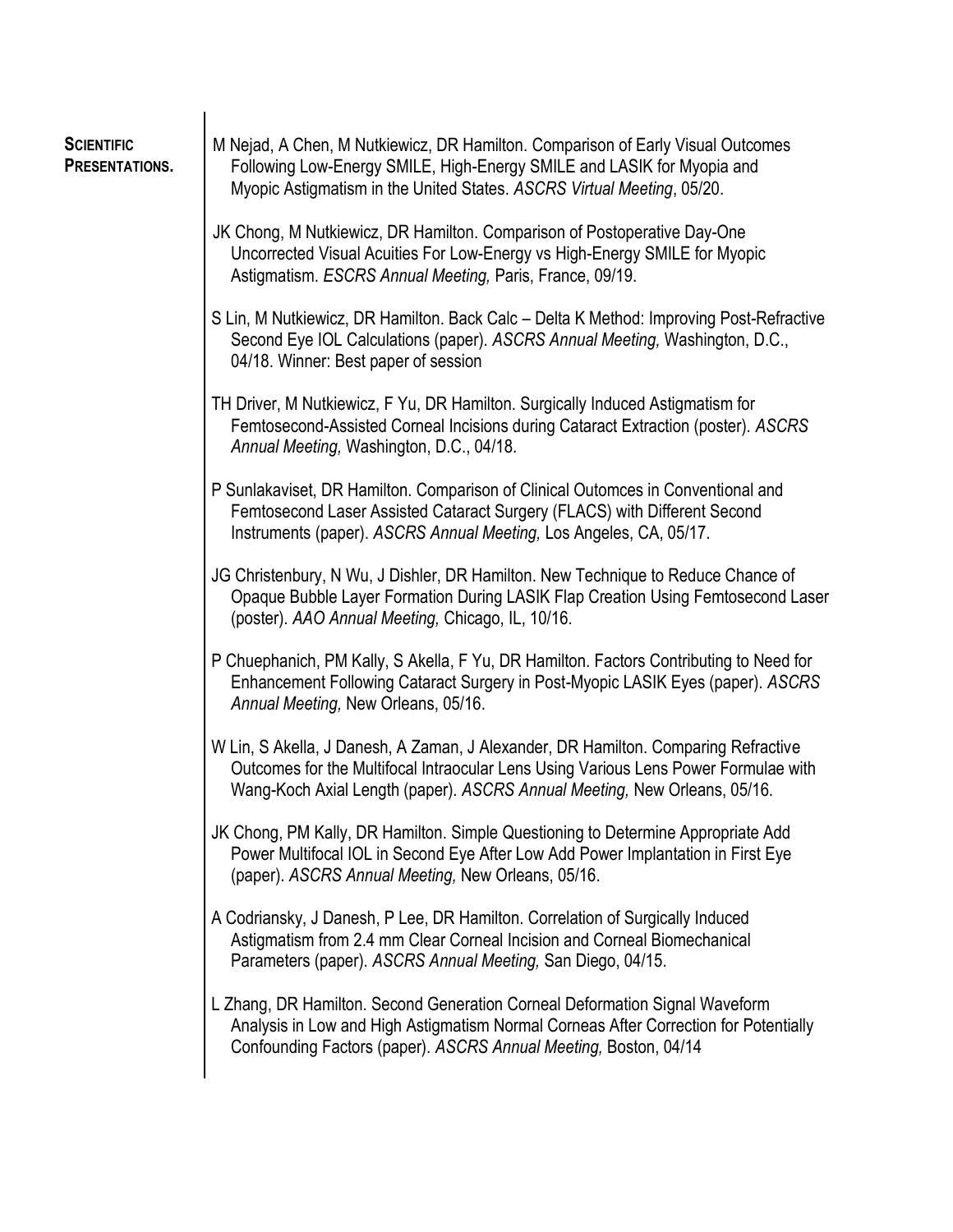- DR Hamilton, L Zhang. Second Generation Corneal Deformation Signal Waveform Analysis in Normal and Manifest Keratoconic Corneas After Correction for Potentially Confounding Factors (paper). *ASCRS Annual Meeting,* Boston, 04/14.
- DR Hamilton. Effect of Posterior Corneal Astigmatism on Refractive Outcomes after surgery w/ Toric IOL implants- Best of Anterior Segment Specialty Meeting- Best papers from ASCRS,ISRS,Cornea, ACOS, AGS and ASOPRS meetings. *AAO Annual Meeting,*  New Orleans, 11/13.
- DR Hamilton, H Mai, ME Sy. Effect of Posterior Corneal Astigmatism on Refractive Outcomes After Cataract Surgery With Toric IOL Implantation (paper). *ASCRS Annual Meeting,* San Francisco, 04/13. Winner: Best paper of session.
- AJ Aldave, DR Hamilton, SX Deng. Femtosecond Laser-Assisted Keratoplasty for Keratoconus (paper). *ASCRS Annual Meeting,* Chicago, 04/12.
- A Yeroushalmi, D Huang, DR Hamilton. Effect of Mitomycin-C on Variance of Refractive Outcomes in Photorefractive Keratectomy (paper). *ASCRS Annual Meeting,* Chicago, 04/12.

S Zarei-Ghanavati, DR Hamilton. Ocular Response Analyzer Waveform Analysis in Keratoconic vs. Post-Femtosecond LASIK Eyes (paper). *Refractive Subspecialty Day, AAO Annual Meeting,* Orlando, 09/11.

- A Ramirez-Miranda, J Danesh, DR Hamilton. Comparison of Posterior Float Before and After LASIK Using Dual-Scheimpflug and Scanning Slit Beam Technology (poster). *Refractive Subspecialty Day, AAO Annual Meeting,* Orlando, 09/11.
- J Engle, DR Hamilton. Comparison of Automated White-to-White Measurements Between Orbscan and Galilei Systems (poster). *Refractive Subspecialty Day, AAO Annual Meeting*, Orlando, 09/11.
- M Swanic, DR Hamilton. Comparison of Intraocular Lens Calculation Formulae in Multifocal Intraocular Lenses (poster). *ARVO Annual Meeting,* Ft. Lauderdale, 05/11.
- SZ Ghanavati, DR Hamilton. Corneal Biomechanical Properties In Keratoconic Versus Post Femtosecond-Assisted LASIK Eyes After Statistical Correction For Potentially Confounding Factors (poster). *ARVO Annual Meeting,* Ft. Lauderdale, 05/11.
- J Cason, Radial Keratotomy Re-treatment Study Group. Retreatment of Radial Keratotomy Residual Refractive Error With LASIK and Photorefractive Keratectomy (paper). *ASCRS Annual Meeting,* San Diego, 03/11.
- J Engle, J Danesh, DR Hamilton. Comparison of Central Thickness Measurements Before and After LASIK Using Dual-Scheimpflug and Scanning Slit Beam Technology (paper). *ASCRS Annual Meeting,* San Diego, 03/11.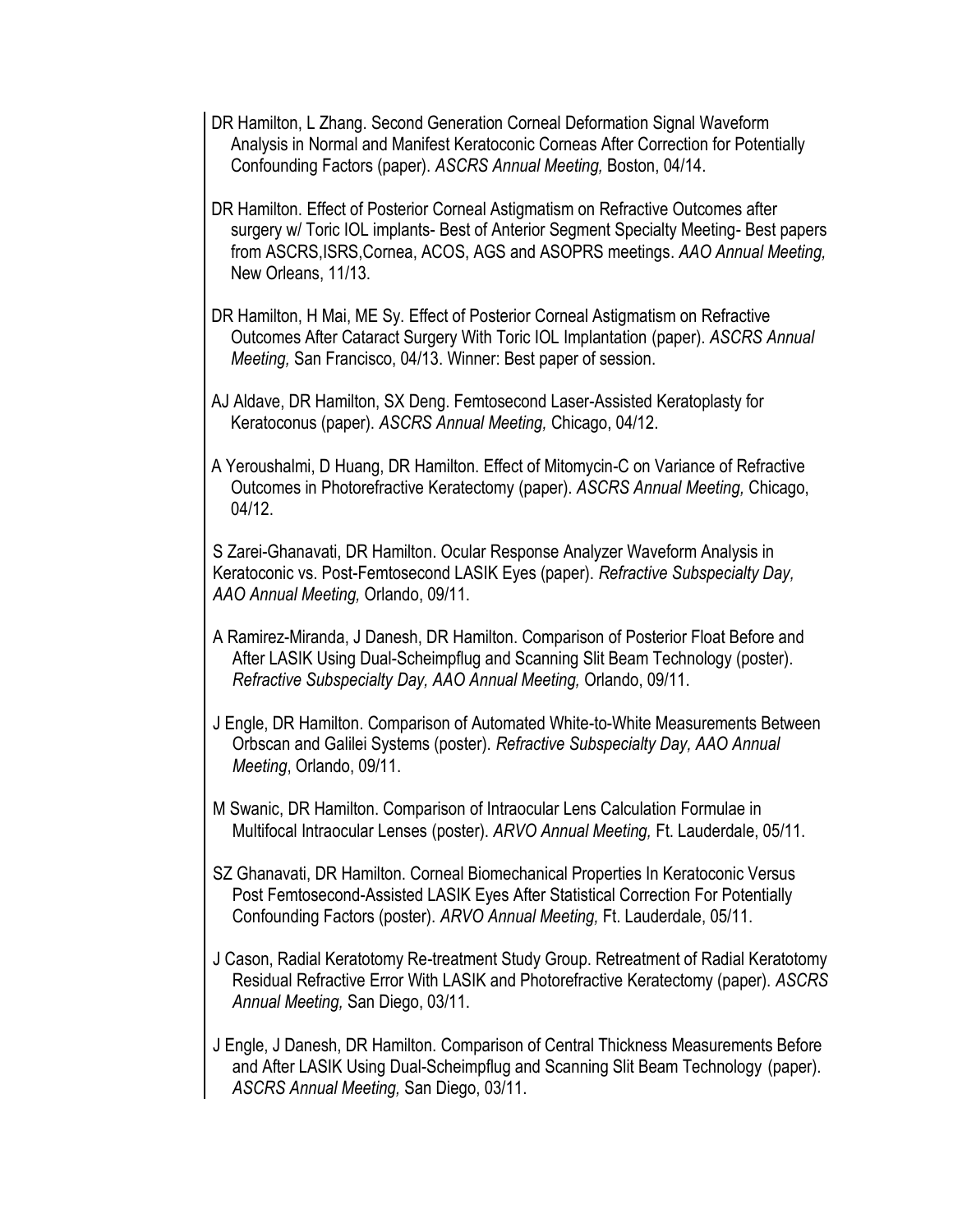- DR Hamilton. Quantitative Method for Evaluating Lipid Layer Thickness (paper). *ASCRS Annual Meeting*, San Diego, 03/11.
- KD Sejpal, DR Hamilton. Advanced Assessment of Corneal Biomechanics in Normal and Forme Fruste Keratoconus (FFKCN) eyes (paper). *All India Ophthalmological Conference,* Ahmedabad, India, 02/11.
- RD Johnson, KD Sejpal, DR Hamilton. Bio-corneagramAnalysis of Early Subclinical and Mild Keratoconus (poster). *Refractive Subspecialty Day, AAO Annual Meeting,* Chicago, 10/10.
- KD Sejpal, RD Johnson, F Yu, DR Hamilton. Advanced Assessment of Corneal Biomechanical Properties in Normal and Keratoconic Eyes Using the Ocular Response Analyzer (poster). *ARVO Annual Meeting*, Ft. Lauderdale, 5/10.
- OL Lee, AJ Aldave, DR Hamilton. Histologic Evaluation of Zig-Zag Femtosecond Laser Trephination for Penetrating Keratoplasty (poster). *ARVO Annual Meeting*, Ft. Lauderdale, 5/10.
- RD Johnson, DR Hamilton. Corneal biomechanical properties in keratoconic, forme fruste keratoconic and normal eyes (poster). *World Cornea Congress VI,* Boston, 4/10.
- JB Biebesheimer, N Lee, CY Huang, DR Hamilton. Development of an Advanced Nomogram for Myopic Astigmatic Wavefront-Guided Laser in Situ Keratomileusis (paper). *ASCRS Annual Meeting,* San Francisco, 4/09.
- DR Hamilton, R Vo, KM Kamal. Evaluation of Regional Pachymetry Index and Posterior Aconic Values Among Normal, Forme Fruste Keratoconic, and Manifest Keratoconic Eyes (poster). *Refractive Subspecialty Day, AAO Annual Meeting ,* Atlanta, 11/08.
- M Nguyen, N Lee, DR Hamilton. Corneal Hysteresis Measurements in Forme Fruste Keratoconus (paper). *ASCRS Annual Meeting,* Chicago, 4/08.
- DR Hamilton, M Nguyen, J Page. Post-LASIK Ectasia Subsequent to Laser Thermokeratoplasty (poster). *Refractive Subspecialty Day, AAO Annual Meeting,* New Orleans, 11/07.
- DR Hamilton, J Younger, Y Oleynikov, M DeAndrade. PRK, LASIK, and IntraLASIK Effect on Corneal Biomechanics (paper). *Refractive Subspecialty Day, AAO Annual Meeting,*  New Orleans, 11/07.
- DR Hamilton, N Lee, N Bourla. Biomechanical Measurements in Corneal Ectatic Disorders (poster). *ARVO Annual Meeting,* Ft. Lauderdale, 5/07.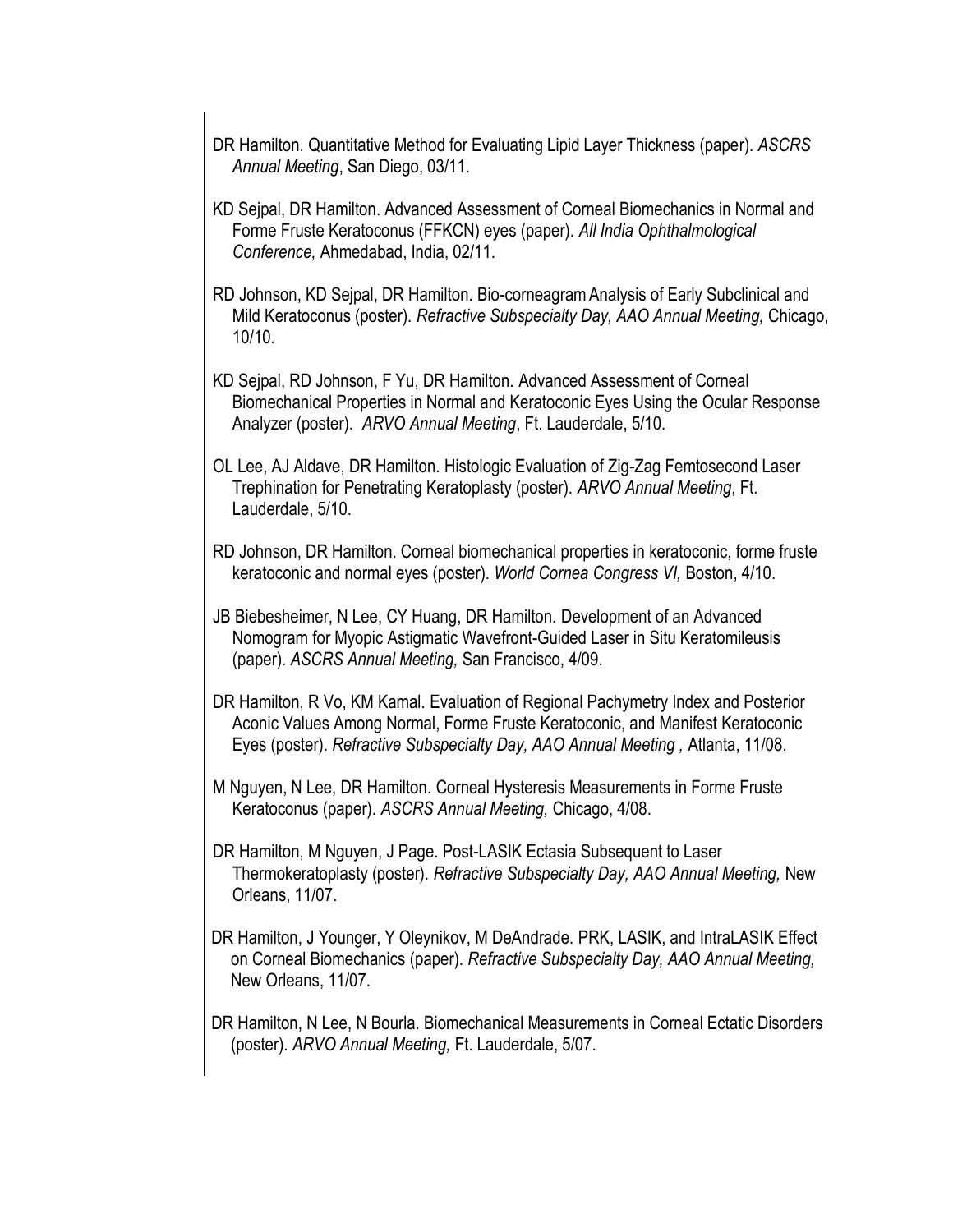- DR Hamilton, N Lee, N Bourla. LASIK using a microkeratome versus a femtosecond laser: Determination of differences in corneal biomechanical effects (paper). *ASCRS Annual Meeting,* San Diego, 4/07. Winner: Best paper of session
- Y Oleynikov, DR Hamilton. Logistical Regression Model for Distinguishing Keratoconic from Normal Corneal Morphology Based on Orbscan IIz Parameters (poster). *ASCRS Annual Meeting,* San Diego, 4/07.
- N Bourla, N Lee, DR Hamilton. Corneal biomechanical measurements pre and post laser in situ keratomileusis (poster). *Refractive Subspecialty Day, AAO Annual Meeting*, Las Vegas, 11/06.
- B Sonmez, M Doan, DR Hamilton. Analysis of thinnest optical pachymetry and maximum posterior corneal elevation in patients presenting for refractive surgery (paper). *ASCRS Annual Meeting,* San Francisco, 3/06.
- A Yasuda, DR Hamilton. Effect of spherical aberration and pupil aperture on wavefront refraction (paper). *ARVO Annual Meeting*, Fort Lauderdale, 5/05.
- DR Hamilton. INTACS for pellucid marginal degeneration and post-LASIK ectasia (paper). *Intacs Users Forum at ASCRS Annual Meeting,* San Diego, 5/04.
- DR Hamilton, D Lin, B Wietharn. Correlation between pre-operative wavefront components and post-LASIK ametropia (poster). *ARVO Annual Meeting*, Fort Lauderdale, 4/04.
- DR Hamilton and DR Hardten. Clinical Applications of the Tracey Wavefront Aberrometer (paper). *Tracey Clinical Applications Symposium*. Orlando, 10/02.
- DR Hamilton, EE Manche, LF Rich, RK Maloney. Steroid induced glaucoma after LASIK misdiagnosed due to interface fluid (paper). *AAO Annual Meeting*, New Orleans, 11/01.
- RK Maloney, DR Hamilton, J Davidorf. Anterior Ciliary Sclerotomy is an Ineffective Treatment for Presbyopia (paper). *AAO Annual Meeting*, New Orleans, 11/01.
- RK Maloney**,** DR Hamilton, J Davidorf. Anterior Ciliary Sclerotomy is an Ineffective Treatment for Presbyopia (paper). *World Refractive Surgery Meeting,* Orlando, 7/01.
- J Davidorf, DR Hamilton, RK Maloney. Anterior Ciliary Sclerotomy for the Treatment of Presbyopia (paper). *Pan American Association of Ophthalmology,* Buenos Aires, 7/01.
- J Davidorf, RK Maloney, DR Hamilton. Steroid-induced glaucoma masking as hypotony after LASIK (poster). *ASCRS Annual Meeting*, San Diego, 4/01.
- DR Hamilton, K Narain, BD Kuppermann. Intravitreal Ganciclovir Concentration in CMV Retinitis Fellow Eye Disease During Oral Ganciclovir Prophylaxis (poster). *ARVO Annual Meeting*, Fort Lauderdale, 5/98.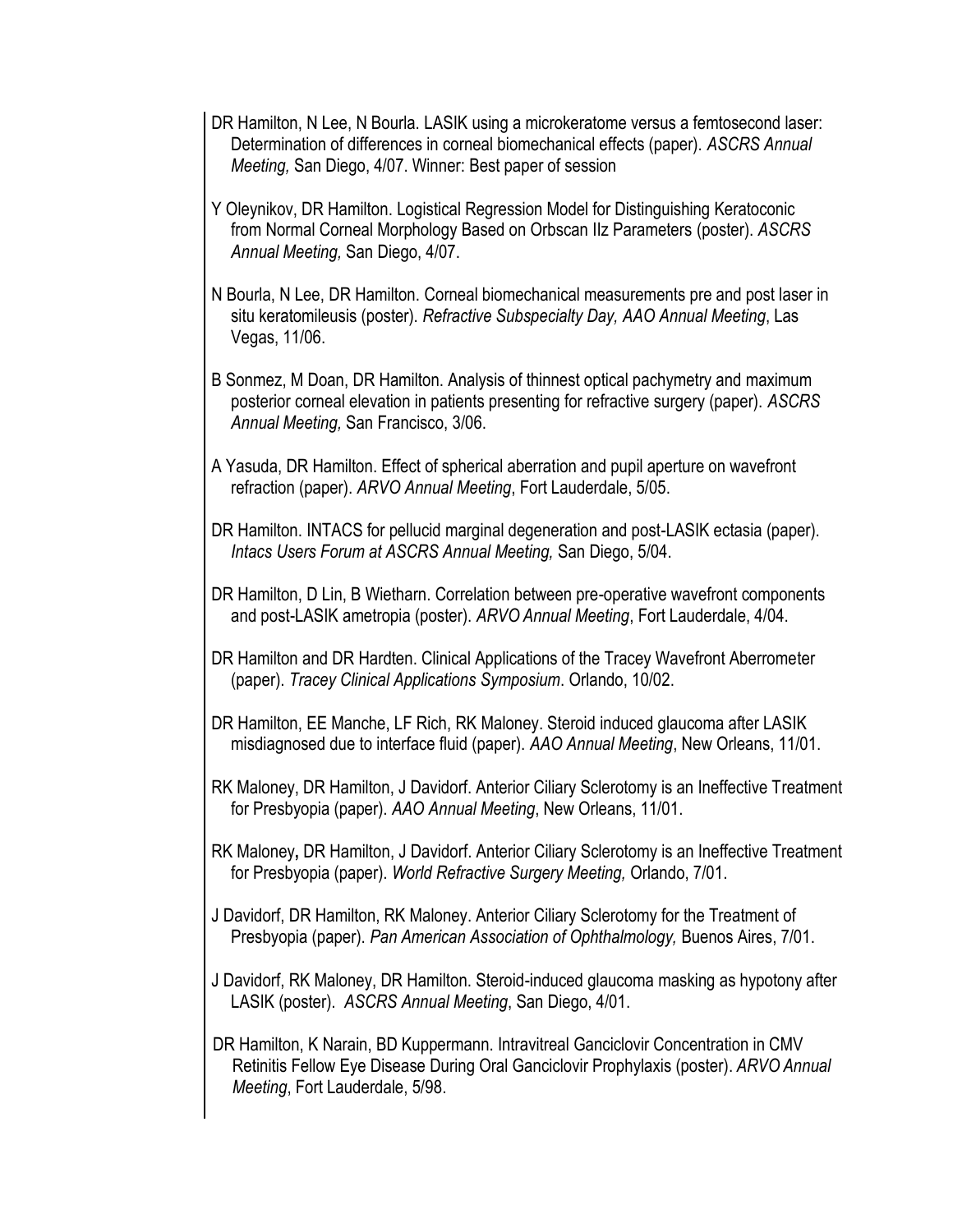|                      | Y Anzai, KL Black, A DeSalles, DR Hamilton, K Farahani, R Lufkin. A Novel Technique of MR<br>Guided Stereotactic Radiofrequency Brain Tumor Ablation - The Initial Clinical Experience<br>(paper). ASNR Annual Meeting, Nashville, 5/94.                                        |
|----------------------|---------------------------------------------------------------------------------------------------------------------------------------------------------------------------------------------------------------------------------------------------------------------------------|
|                      | G Hathout, K Kirlew, G So, DR Hamilton, JX Zhang, U Sinha, S Sinha, J Sayre, D Gozal, R<br>Harper, R Lufkin. MRI Signal Responses to Chronic Stimulation in the Human Visual<br>Cortex (poster). ARRS Annual Meeting, New Orleans, 4/94.                                        |
|                      | DR Hamilton, Y Anzai, A DeSalles, K Black, K Farahani, S Sinha, R Lufkin. Interventional<br>MRI: Comparison of 0.2T Interventional MR System with Standard 1.5T Diagnostic MR<br>Instruments (poster). ARRS Annual Meeting, New Orleans, 4/94.                                  |
|                      | Y Anzai, K Black, DR Hamilton, A Huang, K Farahani, U Sinha, S Sinha, A DeSalles, D<br>Castro, R Lufkin. Virtual Reality Meets Interventional MRI: Battle of the Oxymorons (paper).<br>Medicine Meets Virtual Reality II: Interactive Technology & Healthcare, San Diego, 1/94. |
|                      | Y Anzai, S El-Saden, C Hoh, U Sinha, DR Hamilton, S Rege, A Huda, M Menderkarn, R<br>Hawkins, R Lufkin. MRI & PET Correlation of Head and Neck Cancer Using 2-[18F]-<br>Fluoro-2Deoxy-D-Glucose (poster). RSNA 79th Annual Meeting, Chicago, 12/93.                             |
|                      | Y Anzai, K Black, DR Hamilton, A Huang, K Farahani, U Sinha, S Sinha, A DeSalles, D<br>Castro, R Lufkin. Interventional MRI: Update (poster). RSNA 79th Annual Meeting,<br>Chicago, 12/93.                                                                                      |
|                      | DR Hamilton, FH Epstein, SS Berr, JR Brookeman. Wireless Retrospective Cardiac Imaging<br>Using Aortic Blood Flow to Produce a Computer Derived Cardiogram (paper). SMRI<br>Annual Meeting, Washington DC, 2/90.                                                                |
|                      | JR Galt, DR Hamilton, EV Garcia. SPECT Quantitation: Attenuation Correction in<br>Inhomogeneous Media Utilizing a Transmission Scan and Assigned Attenuation<br>Coefficients (paper). Society of Nuclear Med Annual Meeting, San Francisco, 6/88.                               |
| <b>BOOK CHAPTERS</b> | DR Hamilton. Chapter 8: Small Incision Lenticule Extraction. In: Feisberg L (ed) The<br>Ophthalmic Laser Handbook. Wolters Kluwer, in press 2020.                                                                                                                               |
|                      | PB Sierra, DR Hamilton, DR Hardten. LASIK for Myopia. In Mannis MJ, Holland EJ (eds.)<br>Cornea, 5 <sup>th</sup> Ed. Elsevier Science, in press 2020.                                                                                                                           |
|                      | SR Lin, DR Hamilton. Femtosecond laser in cataract surgery. In: Prajna NV (ed) Peyman's<br>principles & practice of ophthalmology. 2 <sup>nd</sup> ed. Vol 1. New Delhi: Jaypee Brothers Medical<br>Publishers; 2019. p. 625-635                                                |
|                      | SR Lin, DR Hamilton. Intraoperative aberrometry. In: Prajna NV (ed). Peyman's principles &<br>practice of ophthalmology. 2nd ed. Vol 1. New Delhi: Jaypee Brothers Medical Publishers;<br>2019. p. 669-680                                                                      |
|                      |                                                                                                                                                                                                                                                                                 |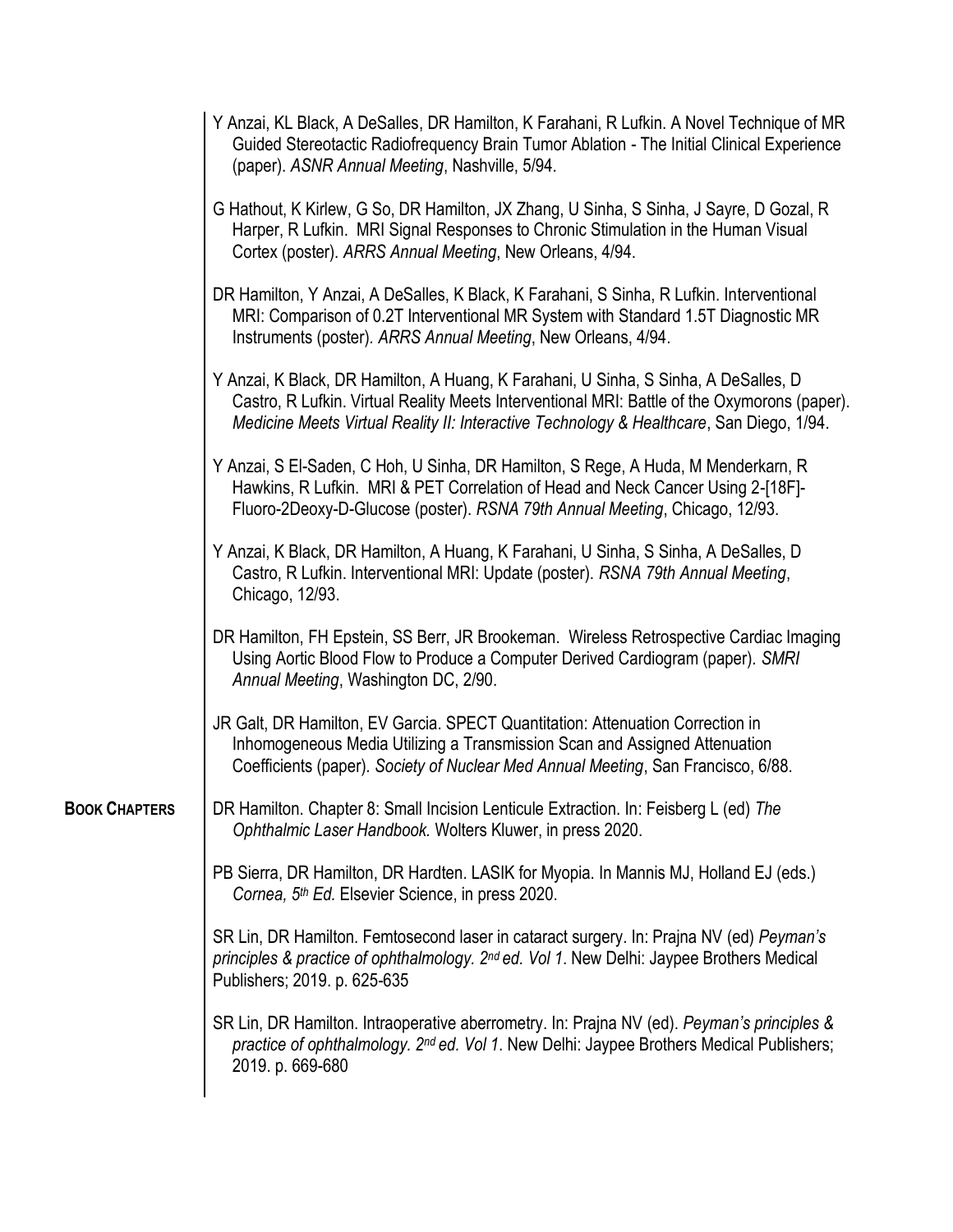|                        | DR Hamilton. Handling Postoperative Issues With Refractive IOLs. In Chang D et al (eds.)<br>Cataract Surgery Today: The Best Cataract and Refractive IOL Articles from Cataract &<br>Refractive Surgery Today. Thorofare NJ: SLACK Inc., 2009. |
|------------------------|------------------------------------------------------------------------------------------------------------------------------------------------------------------------------------------------------------------------------------------------|
|                        | DR Hamilton. Chapter 220: Managing the Unhappy Presbyopia Correcting IOL Patient. In<br>Chang D, Dell S, Hill W, et al. (eds.) Mastering Refractive IOLs - the Art and Science.<br>Thorofare NJ: SLACK Inc., 2008.                             |
|                        | DR Hamilton, EA Davis. Phlyctenular Keratoconjunctivitis. In Smolin G, Thoft RA (eds.): The<br>Cornea, 3rd ed. Boston MA: Little Brown and Company, 2004.                                                                                      |
|                        | DR Hamilton, DR Hardten, RL Lindstrom. Thermal Keratoplasty. In Krachmer JH, Mannis MJ,<br>Holland EJ (eds.): Cornea, 2nd Ed. St. Louis: Mosby/Elsevier Science, 2004.                                                                         |
|                        | DR Hamilton, EA Davis. Other Types of Phakic Intraocular Lenses. In Hardten DR, Davis EA,<br>Lindstrom RL (eds.): Phakic Intraocular Lenses. Thorofare NJ: SLACK Inc., 2003.                                                                   |
|                        | DR Hamilton, RL Lindstrom, EA Davis, DR Hardten. Future of Phakic Intraocular Lenses. In<br>Hardten DR, Davis EA, Lindstrom RL (eds.): Phakic Intraocular Lenses. Thorofare NJ:<br><b>SLACK Inc., 2003.</b>                                    |
|                        | DR Hamilton, RL Lindstrom. Demographics of Refractive Surgery: The Role of Phakic<br>Intraocular Lenses. In Hardten DR, Davis EA, Lindstrom RL (eds.): Phakic Intraocular<br>Lenses. Thorofare NJ: SLACK Inc., 2003.                           |
|                        | DR Hamilton, Y Anzai, KL Black, K Farahani, RB Lufkin. Application of MRI to the Monitoring<br>of Therapy. In Grant DM, Harris RK (eds.): Encyclopedia of Nuclear Magnetic Resonance.<br>New York: John Wiley & Sons. 1996.                    |
| <b>REVIEW ARTICLES</b> | JK Chong, DR Hamilton. SMILE for Myopic Astigmatism: Early Experience in the USA and<br>International Advances. Current Ophthalmology Reports, 2020; on-line pub 08/2020.                                                                      |
|                        | DR Hamilton, DR Hardten. Cataract Surgery in Patients with Prior Refractive Surgery. Current<br>Opinion in Ophthalmology, 2003; 14(1):44-53.                                                                                                   |
|                        | M Hansen, Y Anzai, DR Hamilton, F Kangarloo, E Abemayor, D Castro, R Lufkin.<br>Interventional CT and MR Imaging in the Head & Neck. Otolaryngologic Clinics of North<br>America, 1995; 28 (3):1-15.                                           |
|                        | A Huang, R Lufkin, Y Anzai, DR Hamilton, A DeSalles, S Sinha, K Farahani, E Behnke, KL Black.<br>Interventional MRI for Neurosurgery. Perspectives in Neurological Surgery, 1995; 6(1):44-59.                                                  |
|                        | Y Anzai, DR Hamilton, S Sinha, A DeSalles, K Black, R Lufkin. Interventional MRI for Head and<br>Neck Cancer and Other Applications. Advances in Oncology, 1995; 11(2):15-21.                                                                  |
|                        |                                                                                                                                                                                                                                                |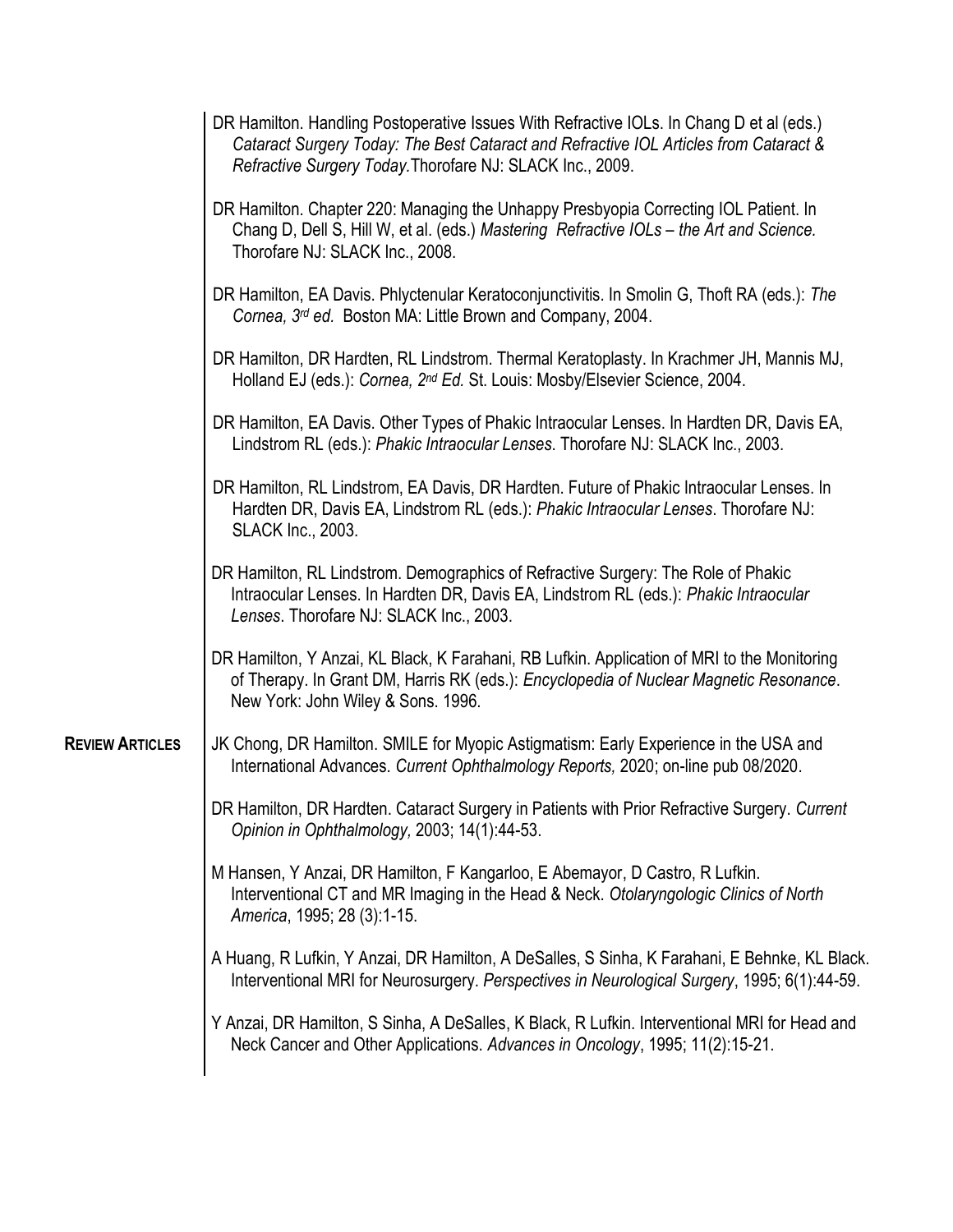| <b>NEWS MEDIA</b><br><b>ARTICLES</b> | DR Hamilton. "Best Practices & Experience with SMILE", Cataract and Refractive Surgery Today.<br>06/20, file:///C:/Users/Rex%20Hamilton/Downloads/Best-Practices-038-Experience-brwith-<br><b>SMILE.pdf</b>                                                                                                                                               |
|--------------------------------------|-----------------------------------------------------------------------------------------------------------------------------------------------------------------------------------------------------------------------------------------------------------------------------------------------------------------------------------------------------------|
|                                      | DR Hamilton. "VisuMax From the Patient Perspective", Cataract and Refractive Surgery Today,<br>01/20, https://crstoday.com/articles/2020-jan/visumax-from-the-patient-perspective/?single=true                                                                                                                                                            |
|                                      | DR Hamilton. "Barriers to Success with PC-IOLs", Ophthalmology Management, 12/19.<br>https://www.ophthalmologymanagement.com/issues/2019/december-2019/barriers-to-success-with-<br>pc-iols                                                                                                                                                               |
|                                      | DR Hamilton. "Setting expectations for near vision with EDOF lenses", Ocular Surgery News,<br>10/19. https://www.healio.com/ophthalmology/refractive-surgery/news/print/ocular-surgery-<br>news/%7Bd84251d2-0260-4b94-b194-da07c7a3c88d%7D/setting-expectations-for-near-vision-with-<br>edof-lenses                                                      |
|                                      | JF Doane, J Bansal, YR Chu, JG Dishler, DR Hamilton, B Rivers, SC Schallhorn, WF Wiley.<br>"Experiences With the New SMILE Indications, Parameters, and Refractive Outcomes",<br>Cataract and Refractive Surgery Today, 06/19. https://crstoday.com/articles/2019-<br>june/experiences-with-the-new-smile-indications-parameters-and-refractive-outcomes/ |
|                                      | DR Hamilton, J Dishler, J Stahl. "Refractive Corrections: What's Next for SMILE after new<br>approvals", Eyeworld, 03/19. https://www.eyeworld.org/what-s-next-smile-after-new-approvals                                                                                                                                                                  |
|                                      | DR Hamilton. "Frequently Asked Questions about SMILE", Cataract and Refractive Surgery<br>Today, 03/19. https://crstoday.com/articles/2019-mar/frequently-asked-questions-about-small-<br>incision-lenticule-extraction-smile/                                                                                                                            |
|                                      | DR Hamilton. "Guiding Choices", Cataract and Refractive Surgery Today, 01/17.<br>https://crstoday.com/articles/2017-jan/guiding-choices/?single=true                                                                                                                                                                                                      |
|                                      | Lipuma L, DR Hamilton, M Kontos, J Rubenstein. "Toric IOLs: Intraoperative pearls for nailing<br>toric IOL alignment", Eyeworld, 06/15.                                                                                                                                                                                                                   |
|                                      | RJ Cionni, DR Hamilton, KG Stonecipher. "Toric IOLs for Irregular Astigmatism", Cataract and<br>Refractive Surgery Today, 09/14.                                                                                                                                                                                                                          |
|                                      | E Stodola, J Vukich, G Rocha, GO Waring III, DR Hamilton. "Keratorefractive Surgery: New<br>Technologies for better LASIK and PRK outcomes", Eyeworld, 08/14.                                                                                                                                                                                             |
|                                      | T Oetting, G Sun, A Haripriya, DR Hamilton. "Cataract M&M Rounds: Wound Too Short",<br>Eyeworld, 02/14.                                                                                                                                                                                                                                                   |
|                                      | EL Boyle, DS Grewal, S Basti, DD Koch, DR Hamilton. "What's ahead in 2014: Posterior corneal<br>astigmatism's role increasingly recognized", Eyeworld, 12/13.                                                                                                                                                                                             |
|                                      | E Stodola, MP Weikert, DR Hamilton. "Diagnostic technologies for cataract surgery: Measuring<br>posterior corneal astigmatism a valuable tool for surgeons", Eyeworld, 08/13.                                                                                                                                                                             |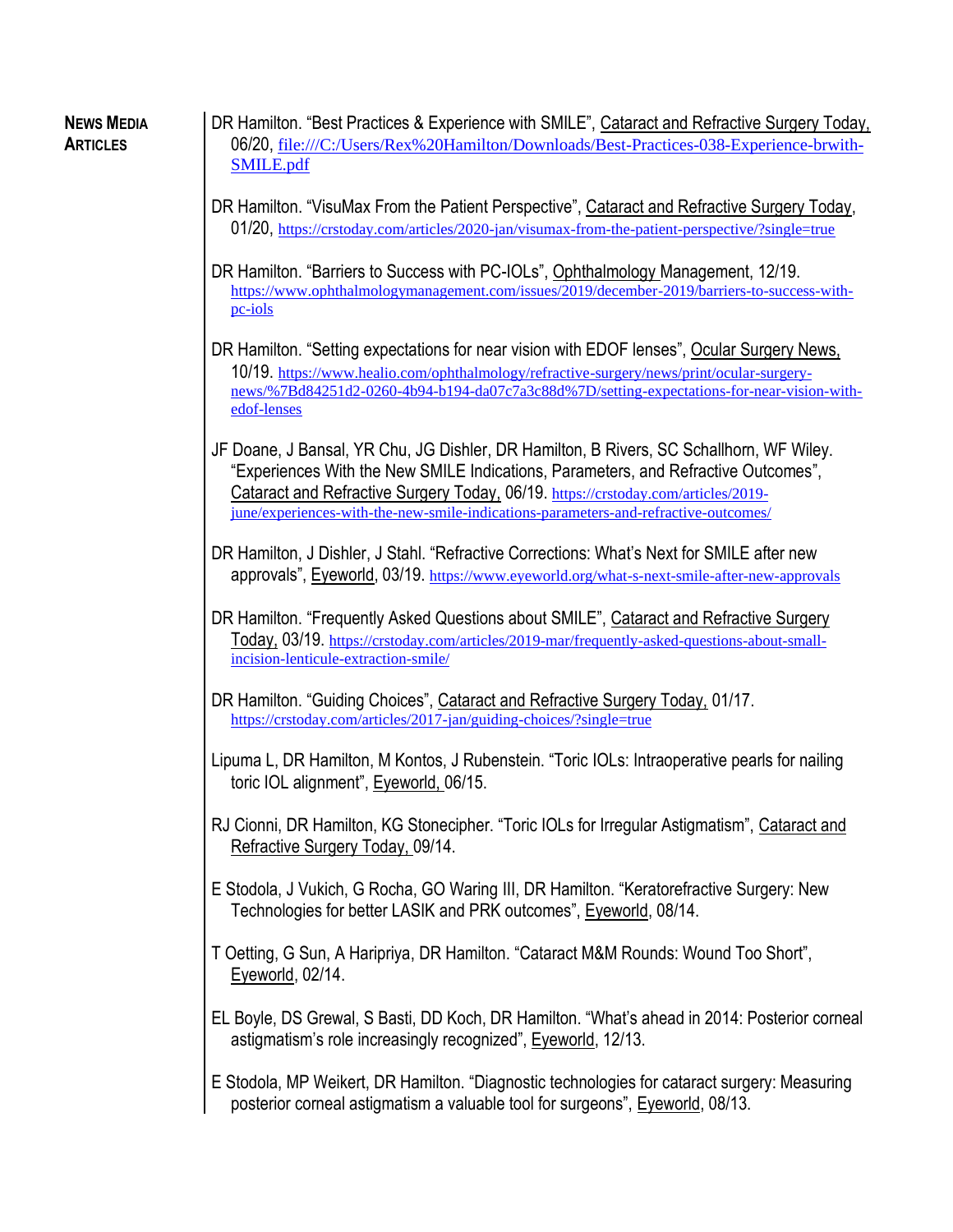- R Steinert, AS Crandall, WJ Fishkind, S Garg, DR Hamilton, KM Miller, T Raviv, DB Yan. "Improving Efficiency With Advances in Phacoemulsification Technology", Ocular Surgery News, 08/25/13.
- DR Hamilton. "Presbyopic Correction for a Wide Range of Patients", Cataract and Refractive Surgery Today. 06/13.
- HD Perry, DR Hardten, JB Rubenstein, DR Hamilton. "Laser Vision Correction After Penetrating Keratoplasty", Cataract and Refractive Surgery Today. 08/12.
- DR Hamilton. "A Leap Forward in Dry Eye Diagnosis and Care." Advanced Ocular Care, 05/12.
- DR Hamilton. "Optimizing Visual Outcomes With the Tecnis Multifocal Lens", AMO Teaching Institute Program Newsletter, 04/12.
- YR Chu, DR Hamilton, JS Lewis. "Premier Surgeon: Choosing an IOL for a successful multifocal contact lens patient.", Ocular Surgery News, 03/12.
- N Groves, DR Hamilton. "Interferometer images lipid layer", Ophthalmology Times, 04/11.
- J Passut, SV Scoper, JA Katz, DR Hamilton. "Ethics of IOLs: Surgeons responsible for educating patients about IOL choices." Eyeworld, 08/11.
- E Ngoei, WB Jackson, DR Hamilton. "Corneal approaches to presbyopia, Creating multifocal corneas", Eyeworld, 06/11.
- DR Hamilton. "Surgical Pearls for Success with the Tecnis Multifocal 1-Piece", (video), Eyetube, 03/04/11.
- DR Hamilton. "Clinical outcomes and happy patients with Acrysof IQ ReSTOR IOL +3.0D", Ocular Surgery News, 02/10.
- DR Hamilton. "Refractive Surgery after Thermal Keratoplasty." Eyeworld. 04/09.
- DR Hamilton. "Handling Post-operative Issues with Refractive IOLs." Cataract and Refractive Surgery Today. 09/08.
- DR Hamilton. "Advantages and Challenges of New IOLs." Cataract and Refractive Surgery Today. 09/07 supp.
- DR Hamilton. "Posterior surface of cornea holds clues to keratoconus identification." Ocular Surgery News, 06/15/06.
- D Laber, DR Hamilton. "Tool Time: Keratoconus screening could become easier with software program.", Eyeworld, 02/06.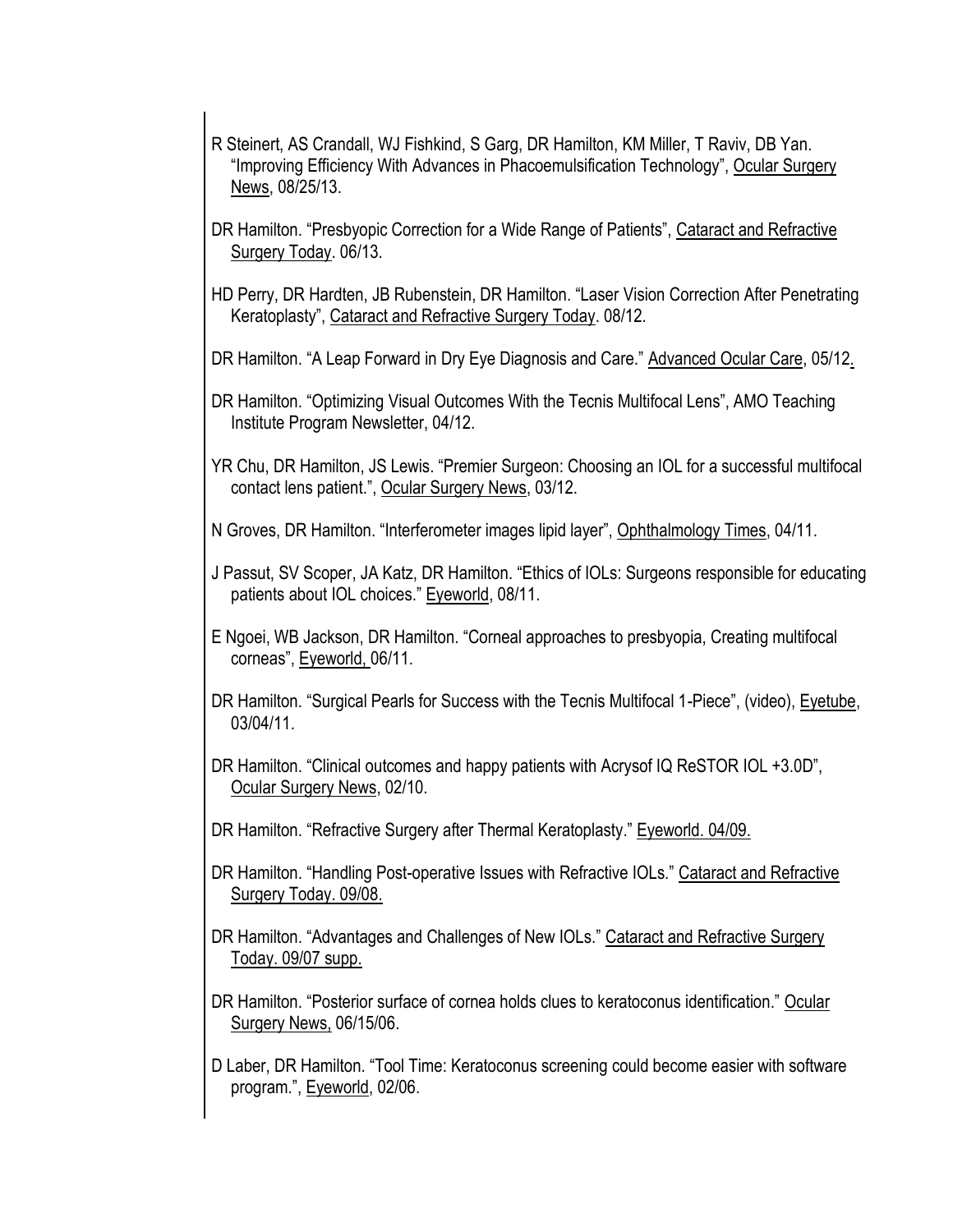|                                      | M Lipner, RM Feldman, A Terraciano, DR Hamilton. "Sleuthing down steroid-induced glaucoma<br>after LASIK." Eyeworld, 03/02.                                                     |
|--------------------------------------|---------------------------------------------------------------------------------------------------------------------------------------------------------------------------------|
|                                      | DR Hamilton, RK Maloney. "Wavefront technology impacts IOL design." Ophthalmology Times,<br>09/15/01.                                                                           |
|                                      | DR Hamilton, RK Maloney. "Wavefront analysis measures higher-order eye aberrations."<br>Ophthalmology Times, 05/01/01.                                                          |
|                                      | DR Hamilton, RK Maloney. "Technology ushers era of wavefront analysis." Ophthalmology<br>Times, 04/15/01.                                                                       |
| <b>ON-LINE</b><br><b>EDUCATIONAL</b> | DR Hamilton. "Tecnis Multifocal Family of IOLs", Review of Ophthalmology Educational Webinar,<br>05/15.                                                                         |
| <b>MATERIAL</b>                      | DR Hamilton. "Effect of Posterior Corneal Astigmatism on Toric IOL Outcomes". Eyetube, Daily<br>Coverage - ASCRS San Francisco, Episode 9, 2013.                                |
|                                      | DR Hamilton. "A New Therapeutic Treatment for Dry Eye: Lipiflow", Educational Webinar<br>(TearScience), 03/12                                                                   |
|                                      | DR Hamilton. "Advanced Corneal Tomography", Educational Webinar (Ziemer), 12/11                                                                                                 |
|                                      | DR Hamilton. "Comparison of Posterior Surface Corneal Imaging". Eyetube Journal Club,<br>Episode 7, 2011.                                                                       |
|                                      | DR Hamilton. "Conquering the Challenges of Refractive Cataract Surgery." Audio-Digest<br>Ophthalmology, Vol 47, Issue 13, 07/09.                                                |
|                                      | EA Davis, DR Hamilton, DR Hardten, JT Holladay, AJ Lombardo, JA Vukich. "Phakic Intraocular<br>Lenses." Ophthalmic News and Education Network, On-line Course, 2009.            |
| <b>INVITED LECTURES</b>              | DR Hamilton. "Advantages and Disadvantages of Femtosecond Laser Compared to Mechanical<br>Microkeratome for LASIK Flap Creation", Current Insight, On-line AAO Education, 2007. |
|                                      | RK Maloney, DR Hamilton, EE Manche, Y Rabinowitz. LASIK, PRK and Ectasia. Video Journal<br>of Ophthalmology. 2 <sup>nd</sup> Quarter 2007.                                      |
|                                      | J Doane, DR Hamilton, E Liu, R Toyos. "AAO Spotlight: Refractive Roundtable", Virtual AAO<br>Annual Meeting, 11/20.                                                             |
|                                      | DR Hamilton. "Lenticule Laceration and Remnant Retrieval", SMILE Instructional Course, Virtual<br>AAO Annual Meeting, 11/20.                                                    |
|                                      | DR Hamilton. "Post-op Complications: Diffuse Lamellar Keratitis and Epithelial<br>Ingrowth/Implantation", SMILE Instructional Course, Virtual AAO Annual Meeting, 11/20.        |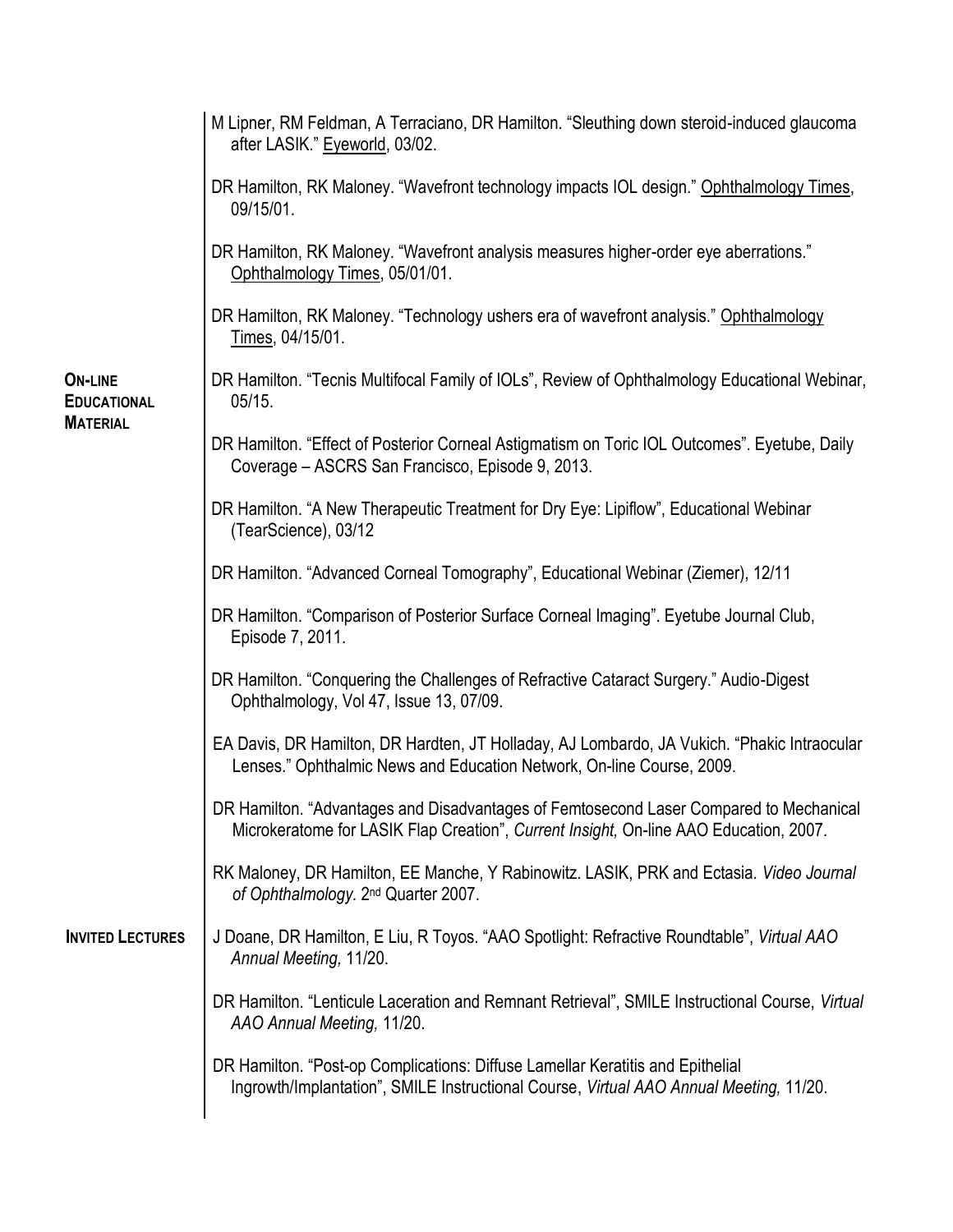- DR Hamilton. "SMILE vs. Contoura Topography Guided Ablation", *Zeiss Educational Webinar*, 10/20.
- DR Hamilton. "Introduction to Small Incision Lenticule Extraction for Optometrists", *Refractive Surgery Alliance Optometric Webinar*, 10/20.
- DR Hamilton. "SMILE Energy Density & Visual Quality in Refractive Treatments", Zeiss Symposium: Driving Outcomes and Satisfaction in your Refractive Surgery Patients, *ASCRS Virtual Annual Meeting,* 05/20.
- DR Hamilton. "SMILE Dissection Pearls", Zeiss Refractive User Meeting, *ASCRS Virtual Annual Meeting,* 05/20.
- DR Hamilton. "Improvements to U.S. SMILE Afforded by 2nd FDA Approval Study", *Hawaiian Eye Meeting,* Kauai, 01/20.
- DR Hamilton. "SMILE vs. Contoura Topography Guided LASIK: Compare and Contrast", Aier Eye Hospital Group Grand Rounds, Xian, China, 10/19.
- DR Hamilton. "What's New with SMILE since FDA Approval of Myopic Astigmatism", ISRS Lunch Meeting, *AAO Annual Meeting,* San Francisco, 10/19.
- DR Hamilton and DZ Reinstein. "Indications: LASIK vs PRK vs SMILE", AAO Learning Lounge, *AAO Annual Meeting,* San Francisco, 10/19.
- J Doane, DR Hamilton, R Lin, D Visco, J Dishler. "SMILE: Meet the Experts", Zeiss Booth, *AAO Annual Meeting,* San Francisco, 10/19.
- L Nijm, DR Hamilton, K Hatch, J Hovanesian, E Yeu. "Power Hour: Review of Cataract and Refractive Complex Cases", Zeiss Booth, *AAO Annual Meeting,* San Francisco, 10/19.
- DR Hamilton. "Pre-op Evaluation", SMILE Instructional Course, *AAO Annual Meeting,* San Francisco, 10/19.
- DR Hamilton. "Post-op Complications", SMILE Instructional Course, *AAO Annual Meeting,* San Francisco, 10/19.
- DR Hamilton. "Personalized Vision with Symfony and Tecnis Multifocal IOLs", Educational Dinner Program (J&J), Chicago, 08/19.
- DR Hamilton. "Corneal Considerations for Refractive Surgery Procedures", Zeiss Refractive User Meeting, *ASCRS Annual Meeting,* San Diego, 05/19.

DR Hamilton. "SMILE Outcomes: Postop 20/20 - How Are We Doing?", Zeiss Refractive User Meeting, *ASCRS Annual Meeting,* San Diego, 05/19.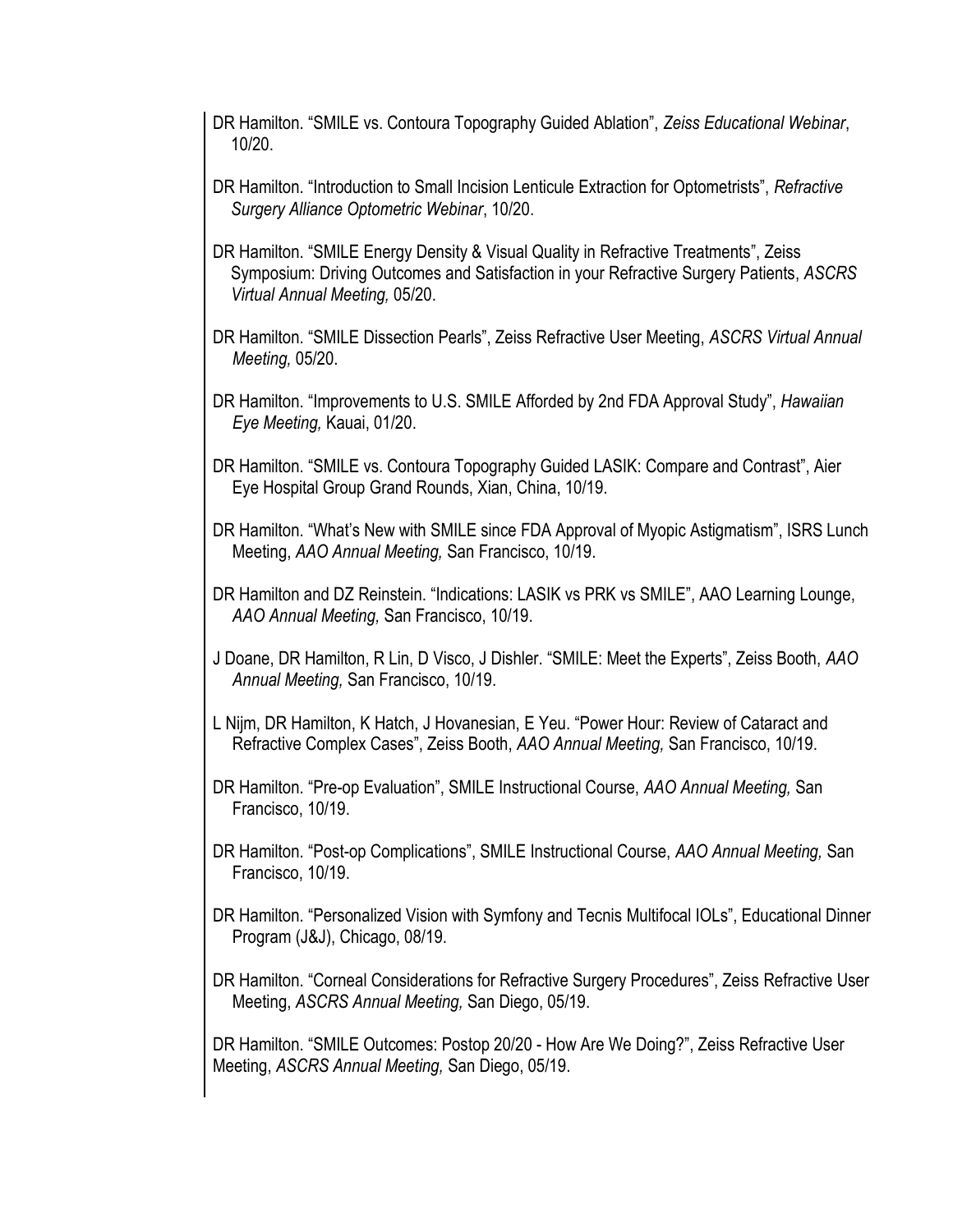W Wiley, DR Hamilton (moderators), K Niksarli, D Reinstein, G Parkhurst. "Refractive Surgery: My Practice and Patient Approach", Meet the Experts at Zeiss Booth, *ASCRS Annual Meeting,* San Diego, 05/19.

DR Hamilton. "Symfony IOLs", Industry Panel, *ASCRS Annual Meeting,* San Diego, 05/19.

- DR Hamilton (Moderator), J Hovanesian, E Yeu, S Khandelwal, W Trattler, S Vold, YR Chu, J Jung. "Zeiss Innovation Event Evening Gala", *ASCRS Annual Meeting,* San Diego, 05/19.
- DR Hamilton. "Personalized Vision with Symfony and Tecnis Multifocal IOLs", Educational Dinner Program (J&J), New Haven, 04/19.
- DR Hamilton. "Personalized Vision with Symfony and Tecnis Multifocal IOLs", Educational Dinner Program (J&J), Long Island, NY, 04/19.
- DR Hamilton. "Personalized Vision with Symfony and Tecnis Multifocal IOLs", Educational Dinner Program (J&J), Manhattan, NY, 04/19.
- G Waring IV (Moderator), DR Hamilton, M Farid, K Walter, M Belcher, M Shapiro, K Rocha. "Premium Cataract Education Weekend Symposium", Nashville, 04/19.
- DR Hamilton (Moderator), M Farid, M Bloomenstein, M Shapiro, S Black, T Clinch. "Premium Cataract Education Weekend Symposium", Ft. Lauderdale, 03/19.
- DR Hamilton, DR Hardten. "Building a Premium Practice", Educational Dinner Program (J&J), *AAO Annual Meeting,* Chicago, 10/18.
- DR Hamilton. "Pre-op Evaluation", SMILE Instructional Course, *AAO Annual Meeting,* Chicago, 10/18.
- J Doane, DR Hamilton, S Bafna, S Ganesh, D Visco."Corneal Refractive Solutions for Managing Astigmatism", Zeiss Meet the Experts, *AAO Annual Meeting,* Chicago, 10/18.
- DR Hamilton. "How to Manage the Unhappy Patient", Symfony User Meeting, *AAO Annual Meeting,* Chicago, 10/18.

G Waring IV (Moderator), DR Hamilton, P Shah, K Walter, M Bloomenstein, M Shapiro, S Black, T Clinch. "Premium Cataract Education Weekend Symposium", Miami, 10/18.

- DR Hamilton. "SMILE Update and Cornea Topography Primer", Visiting Professor, Department of Ophthalmology, NYU School of Medicine, New York, 09/18.
- DR Hamilton. "Customizing Vision for your Presbyopic Patients", Educational Dinner Program (J&J), Seattle, 09/18.

J Hovanesian (Moderator), DR Hamilton, et al. "Complex Cases and Complications Management in Cataract Surgery". *OSN New York Annual Meeting*, New York, 09/18.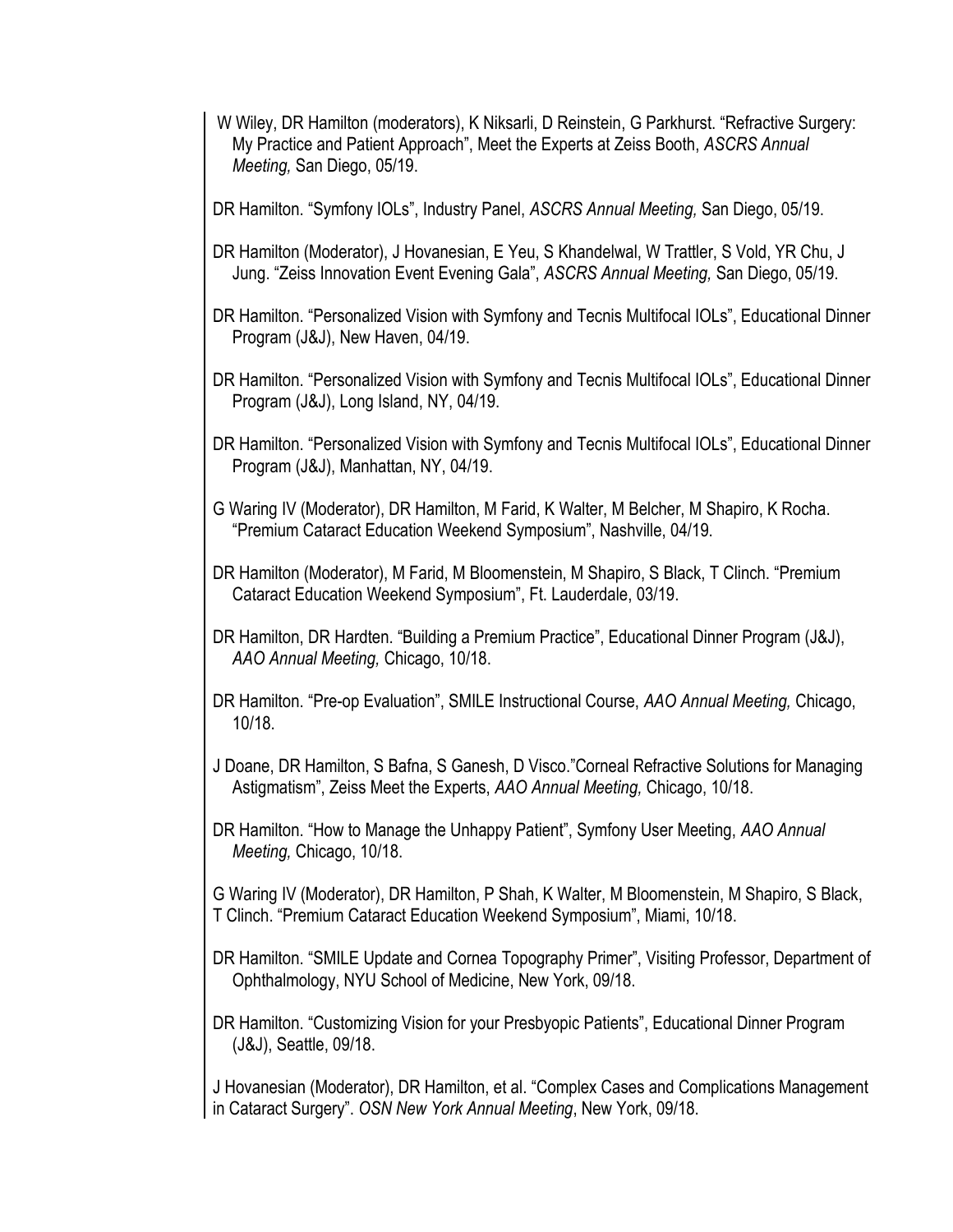- DR Hamilton. "Customizing Vision for your Presbyopic Patients", Educational Dinner Program (J&J), Denver, 08/18.
- DR Hamilton. "Customizing Vision for your Presbyopic Patients", Educational Dinner Program (J&J), Dallas, 08/18.
- DR Hamilton. "Meet the SMILE Experts Dinner at ASCRS", Educational Dinner Program (Zeiss), *ASCRS Annual Meeting,* Washington, D.C., 04/18.
- DR Hamilton. "Customizing Vision for your Presbyopic Patients", Educational Dinner Program (J&J), *ASCRS Annual Meeting,* Washington, D.C., 04/18.
- DR Hamilton. "SMILE Adoption: Critical First Steps", (Panel Member), Zeiss Booth Panel Discussion, *ASCRS Annual Meeting,* Washington, D.C., 04/18.
- DR Hamilton. "Catching the Rising Tide of Refractive: Identifying & Integrating Advanced Technology", (Co-Moderator), EyeWorld Educational Symposium, *ASCRS Annual Meeting,*  Washington, D.C., 04/18.
- DR Hamilton. "One Year Results with SMILE", Zeiss Press Breakfast, *ASCRS Annual Meeting,*  Washington, D.C., 04/18.
- DR Hamilton. "My First Year with SMILE", SMILE User Meeting, *ASCRS Annual Meeting,*  Washington, D.C., 04/18.
- DR Hamilton. "Driving New Levels of Patient Satisfaction", EyeWorld Educational Symposium: Growing Today's Corneal Refractive Practice with Millenials and Unprecedented Patient Satisfaction, *ASCRS Annual Meeting,* Washington, D.C., 04/18.
- DR Hamilton. "Driving New Levels of Patient Satisfaction", EyeWorld Educational Symposium: Growing Today's Corneal Refractive Practice with Millenials and Unprecedented Patient Satisfaction, *ASCRS Annual Meeting,* Washington, D.C., 04/18.
- DR Hamilton. "My First Year with SMILE", *AECOS Winter Meeting,* Aspen, CO, 02/18.
- DR Hamilton. "Refractive Surgery Update: Small Incision Lenticule Extraction", Southern California College of Optometry Winter Symposium, Fullerton, CA, 01/18.
- DR Hamilton. "Surgical Advantages of Femtosecond Laser Assisted Cataract Surgery", Cataract and Refractive Surgery Workshop, Hong Kong, 12/17.
- DR Hamilton. "Refractive Outcomesin Cases Using Intraoperative Aberrometry", Cataract and Refractive Surgery Workshop, Hong Kong, 12/17.
- DR Hamilton. Tecnis Symfony User's Meeting (Chairman), *AAO Annual Meeting,* New Orleans, LA, 11/17.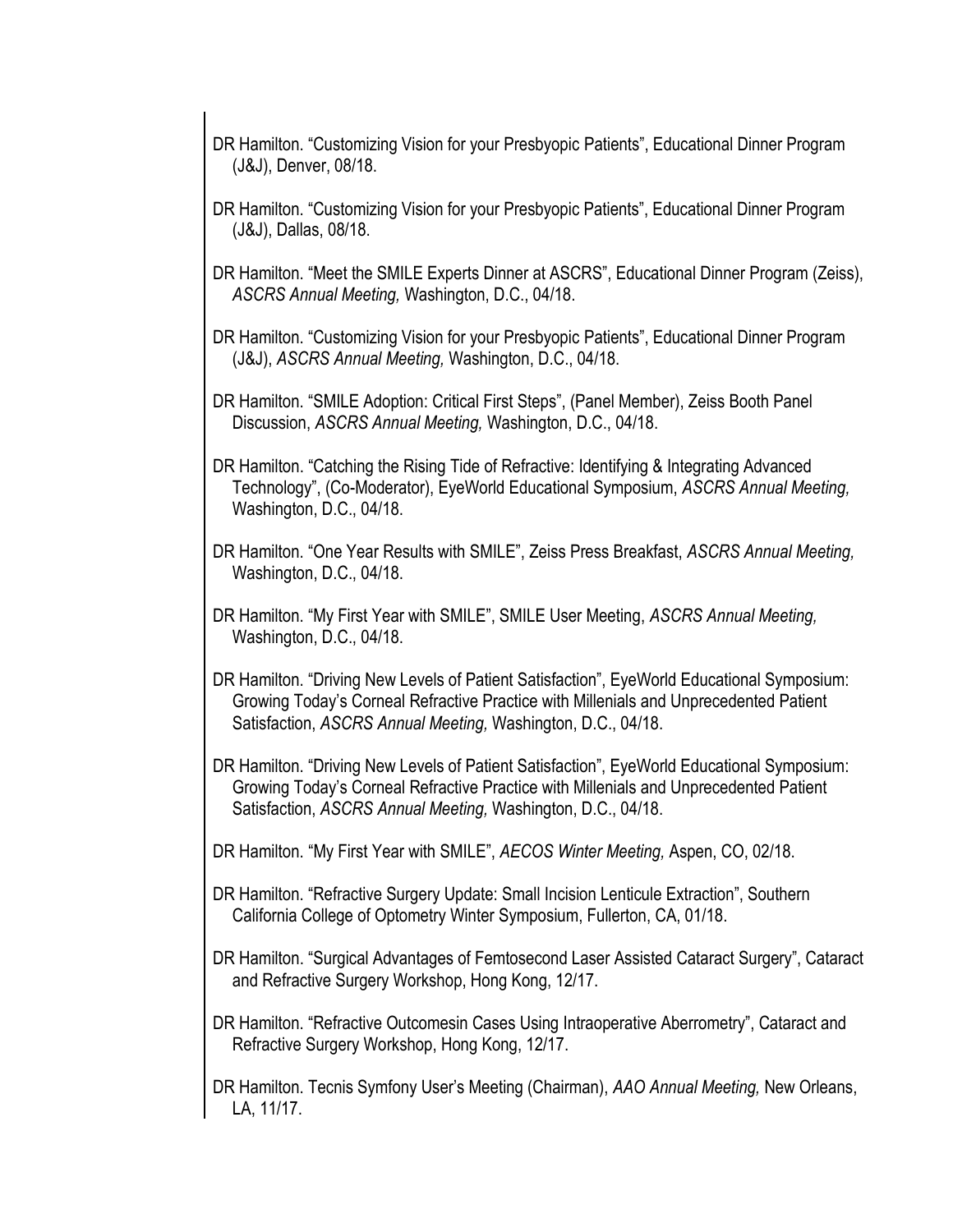- DR Hamilton. "SMILE Nomogram Development", SMILE User Group Meeting, *AAO Annual Meeting,* New Orleans, LA, 11/17.
- DR Hamilton. "SMILE: Challenging Cases", SMILE User Group Meeting, *AAO Annual Meeting,*  New Orleans, LA, 11/17.
- DR Hamilton. "Extended Depth of Focus IOLs", Hot Topics Symposium. *AAO Annual Meeting,*  New Orleans, LA, 11/17.
- DR Hamilton. "Premium IOLs and Femtosecond Laser for Cataract Surgery", Premium Cataract Education Weekend Seminar, Irvine, CA 10/17.
- DR Hamilton. Moderator, Cataract and Refractive Surgery Session, Los Angeles County Optometric Society CE Seminar, Los Angeles, CA, 08/17.

DR Hamilton. "Case Presentations in Cataract and Refractive Surgery", Cataract and Refractive Surgery Session, Los Angeles County Optometric Society CE Seminar, Los Angeles, CA, 08/17.

DR Hamilton. "Refractive Surgery at UCLA: 4 Decades", Research and Alumni Day, Stein Eye Institute, Los Angeles, CA, 06/17.

- DR Hamilton. "A la Carte or Prix Fixe: How to Position Premium Lens Surgery in 2017", Refractive Surgery Alliance Society 2017 Symposium. Stein Eye Institute, Los Angeles, CA, 05/17.
- DR Hamilton. "How to Fit SMILE Into a New Market Without Harming Refractive Surgery", Refractive Surgery Alliance Society 2017 Symposium. Stein Eye Institute, Los Angeles, CA, 05/17.
- DR Hamilton. Co-Charman. Refractive Surgery Alliance Society 2017 Symposium. Stein Eye Institute, Los Angeles, CA, 05/17.
- DR Hamilton. "SMILE Early Adoption: Accelerating Clinical & Practice Management Expertise", Zeiss Booth – Meet the Experts Series, *ASCRS Annual Meeting.* Los Angeles, CA, 05/17.
- DR Hamilton. "Extended Depth of Focus IOLs, Refractive Index Shaping", Panelist, Paper Session. *ASCRS Annual Meeting.* Los Angeles, CA, 05/17.
- DR Hamilton. "SMILE: My Go-To Technique", ASCRS Refractive Subspecialty Day, *ASCRS Annual Meeting.* Los Angeles, CA, 05/17.
- DR Hamilton. "Session 1: Cornea Refractive Surgery", Co Moderator of Scientific Session. ASCRS Refractive Subspecialty Day, *ASCRS Annual Meeting.* Los Angeles, CA, 05/17.

DR Hamilton. "The Future of Laser Vision Correction: Clinical & Practice Management Considerations, Eye World Symposium, *ASCRS Annual Meeting.* Los Angeles, CA, 05/17.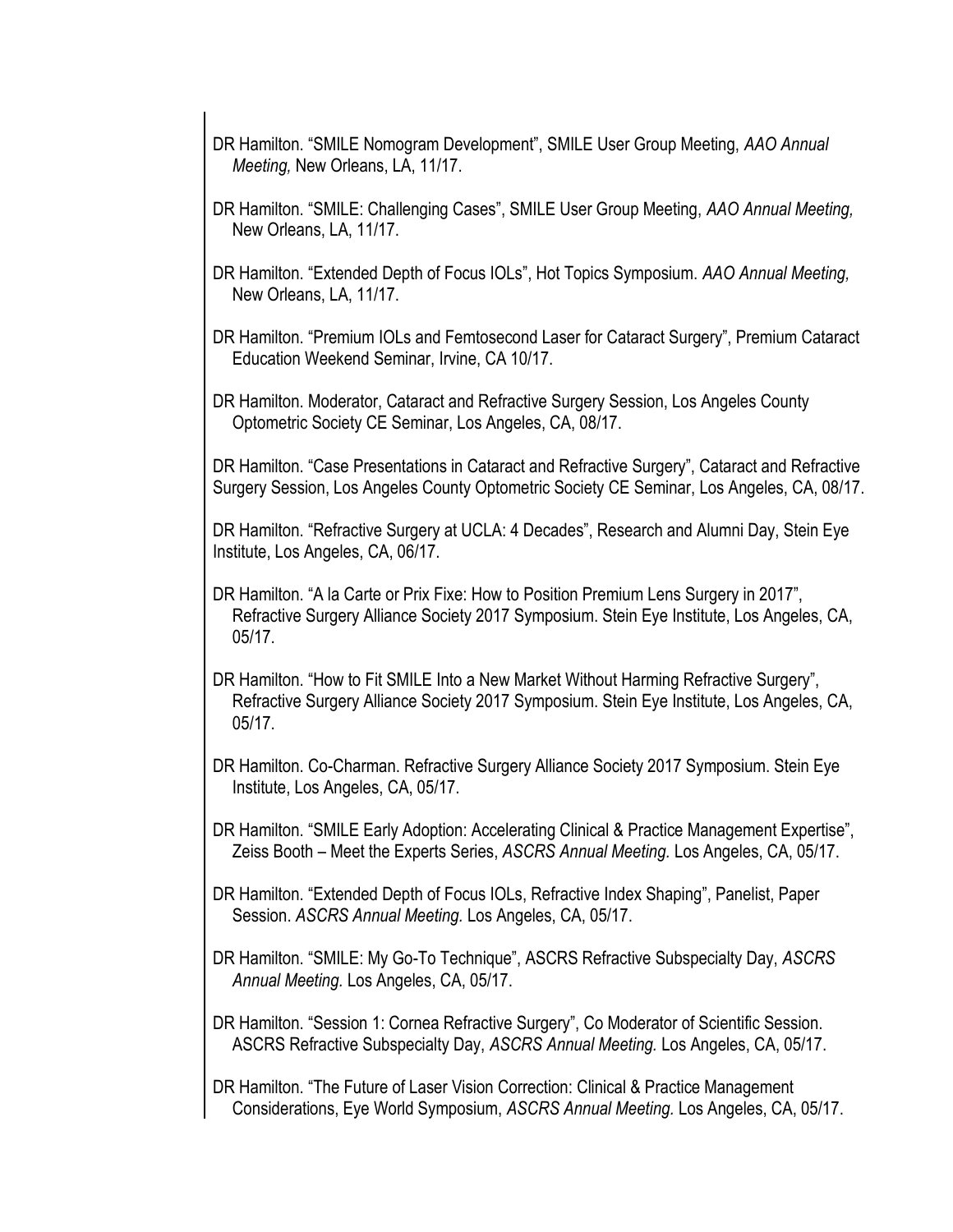- DR Hamilton. "New Technique to Reduce Incidence of Opaque Bubble Layer Formation during VisuMax LASIK Flap Creation", *Zeiss North American Refractive Laser Symposium*, Toronto, Canada, 11/16.
- DR Hamilton. "Presbyopia Correcting IOLs", Visiting Professor, Casey Eye Institute, Portland, OR, 11/16.
- DR Hamilton. "New Optical Technology for providing an Extended Range of Vision", Review of Ophthalmology CME Dinner Meeting, Portland, OR, 11/16.
- DR Hamilton. "New Optical Technology for providing an Extended Range of Vision", Review of Ophthalmology CME Dinner Meeting, Sherman Oaks, CA, 11/16.
- DR Hamilton. "Presbyopia Correcting IOLs", Review of Ophthalmology CME Dinner Meeting, Chicago, IL, 10/16.
- DR Hamilton. "Tecnis Symfony and Tecnis Symfony Toric: Extended Depth of Focus IOLs in the United States", *32nd Annual Hawaii Ophthalmological Society Symposium,* Honolulu, HI, 09/16.
- DR Hamilton. "New Technique to Reduce Incidence of Opaque Bubble Layer Formation during VisuMax LASIK Flap Creation", *Zeiss European Refractive Laser Symposium*, Potsdam, Germany, 06/16.
- DR Hamilton. "Presbyopia Correcting IOLs", Review of Ophthalmology CME Dinner Meeting, New Orleans, LA, 05/16.
- DR Hamilton. "Next Generation Toric Innovations." Carl Zeiss Meditec Booth Talk, *ASCRS Annual Meeting,* New Orleans, LA, 05/16.

DR Hamilton. "Astigmatism Management Innovations". Visiting Professor, University of Texas Soutwestern Medical School, Dallas, TX, 01/16.

DR Hamilton. "AMO Key Opinion Leader Briefing: Low-Add Power Tecnis Multifocal IOLs", AMO Key Opinion Leader Meeting, *AAO Annual Meeting,* Las Vegas, NV, 11/15.

DR Hamilton. "Phakic IOL is the way to go for high myopia". Symposium faculty presenter. *AAO Annual Meeting,* Las Vegas, NV, 11/15.

DR Hamilton. "IOL Selection Pearls", Alta California Ophthalmology Society Annual Meeting, Sacramento, CA, 10/15.

DR Hamilton. "Premium Cataract Surgery", Review of Ophthalmology CME Dinner Meeting, San Luis Obispo, CA, 08/15.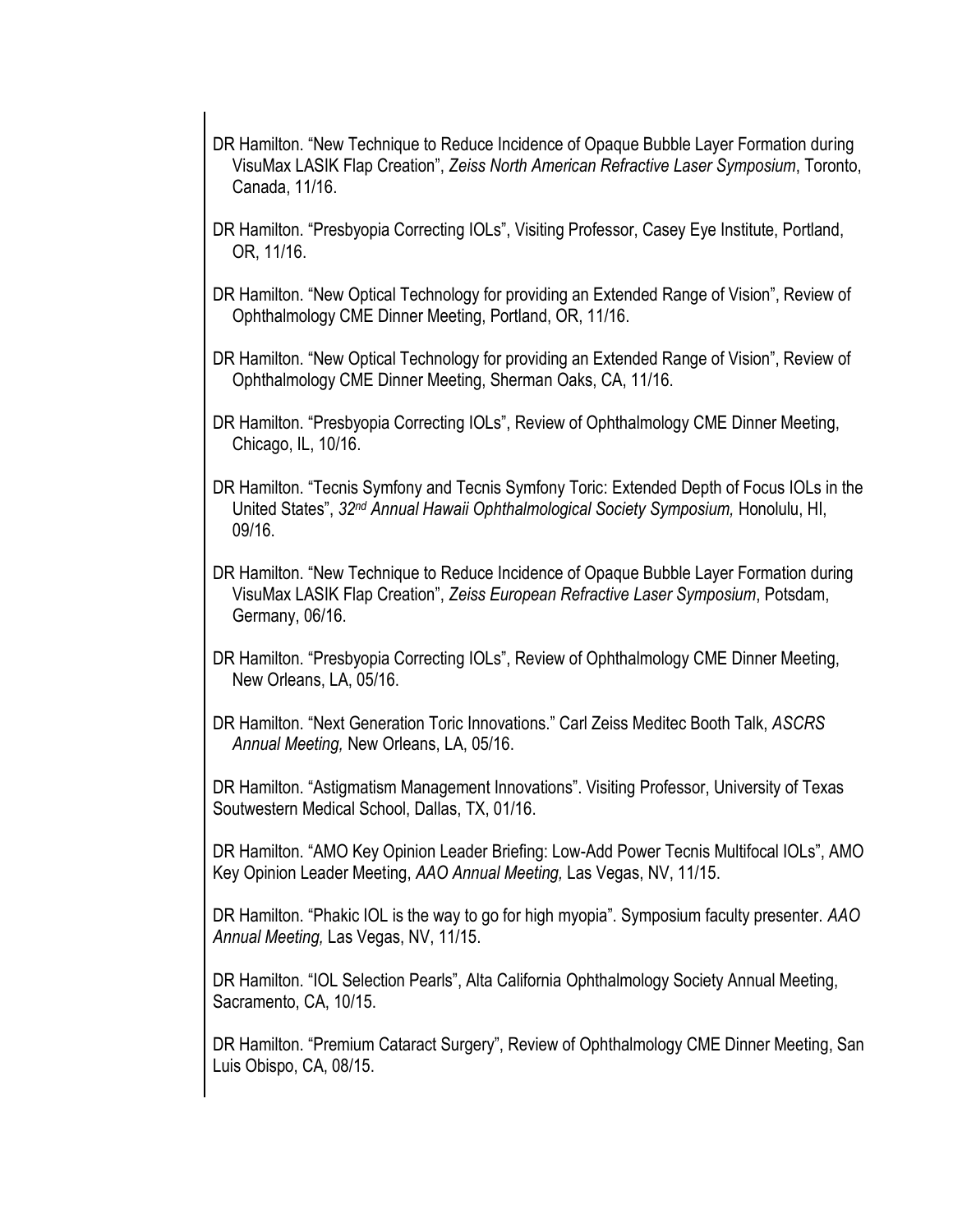DR Hamilton. "Premium Cataract Surgery", Review of Ophthalmology CME Dinner Meeting, Encino, CA, 06/15.

DR Hamilton. "Premium Cataract Surgery", Review of Ophthalmology CME Dinner Meeting, Pasadena, CA, 06/15.

DR Hamilton. "Premium Cataract Surgery", Review of Ophthalmology CME Dinner Meeting, Palo Alto, CA, 05/15.

DR Hamilton, S Barnes. "Quality of Vision: Beyond 20/20", Co-Chairman of Scientific Symposium. *ASCRS Annual Meeting,* San Diego, 04/15.

DR Hamilton. "Quality of Vision, Multifocal IOLs". Symposium faculty presenter. *ASCRS Annual Meeting,* San Diego, 04/15.

DR Hamilton. "Patient and Practice Pearls with Premium IOLs, 2014", Review of Ophthalmology CME Dinner Meeting, Dallas, 07/14.

DR Hamilton. "Session II: Refractive Surgery: Screening, Surgery and Beyond: Biomechanics and Refractive Surgery Screening", Cornea Day, *ASCRS Annual Meeting,* Boston, 04/14.

- DR Hamilton. "Skills Lab STS1: Advanced Phacoemulsification Skills Transfer Session", Course, *ASCRS Annual Meeting*, Boston, 04/14.
- DR Hamilton. ""Anti-inflammatory Treatments for Cataract Surgery", Review of Ophthalmology CME Dinner Meeting, Palm Desert, CA, 04/14.
- DR Hamilton. ""Anti-inflammatory Treatments for Cataract Surgery", Review of Ophthalmology CME Dinner Meeting, Temecula, CA, 03/14.
- DR Hamilton. "Patient and Practice Pearls with Premium IOLs, 2013", Review of Ophthalmology CME Dinner Meeting, New Orleans, 11/13.
- DR Hamilton. "Phakic IOLs: Skills Transfer Lab," Faculty Member, AAO Annual Meeting, New Orleans, 11/13.
- DR Hamilton. "Patient and Practice Pearls with Premium IOLs, 2013", Review of Ophthalmology CME Dinner Meeting, Miami, 10/13.
- DR Hamilton. "Patient and Practice Pearls with Premium IOLs, 2013", Review of Ophthalmology CME Dinner Meeting, Atlanta, 10/13.
- DR Hamilton. "Patient and Practice Pearls with Premium IOLs, 2013", Review of Ophthalmology CME Dinner Meeting, Detroit, 10/13.
- DR Hamilton. "Topography and Astigmatism Management", CPE Program for Third Year Ophthalmology Residents, Ft. Worth, TX, 09/13.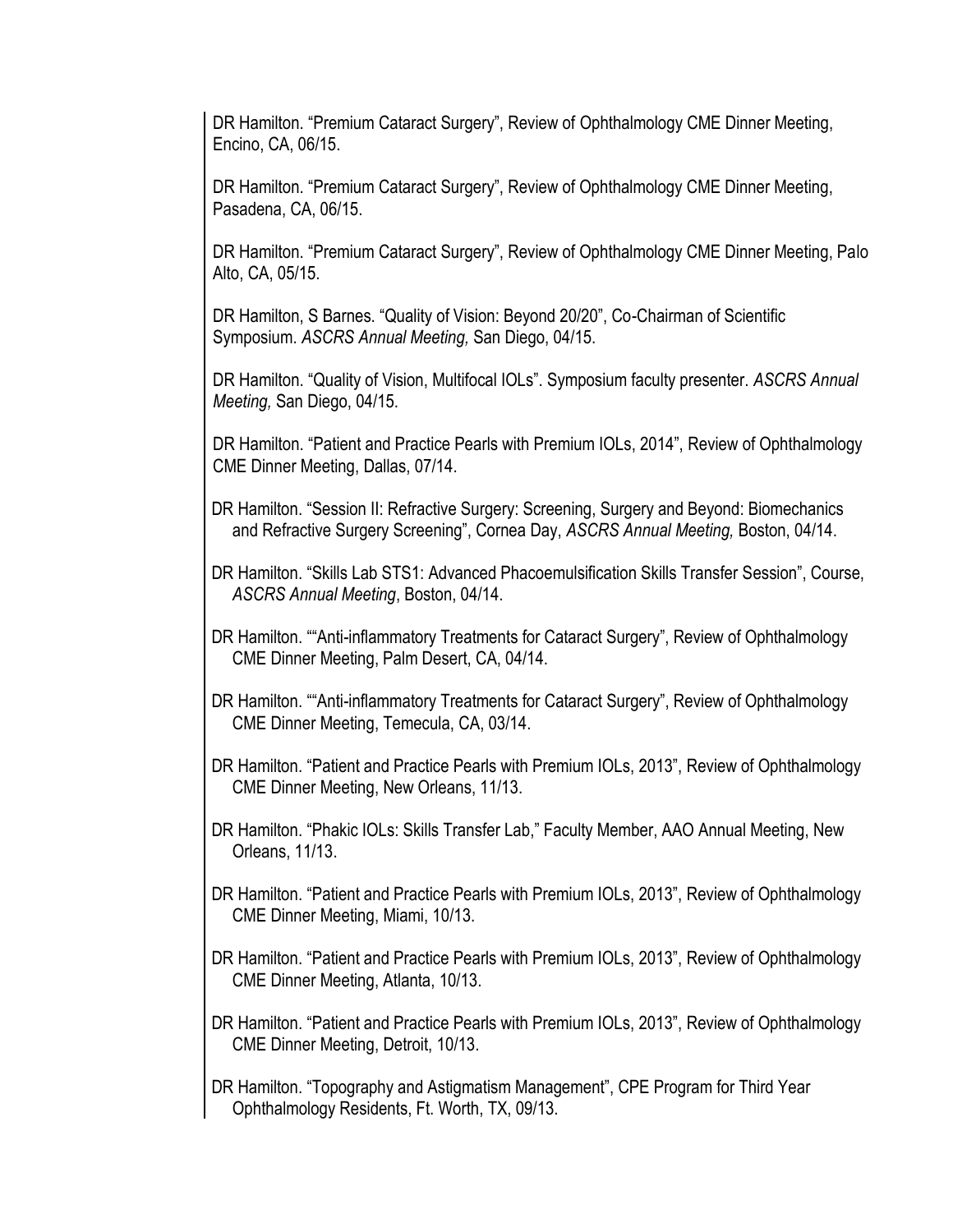- DR Hamilton. "Femtosecond Lasers for Anterior Segment Surgery", CPE Program for Third Year Ophthalmology Residents, Ft. Worth, TX, 09/13.
- DR Hamilton. "Patient and Practice Pearls with Premium IOLs, 2013", Review of Ophthalmology CME Dinner Meeting, San Luis Obispo, CA, 09/13.
- DR Hamilton. "Surgery Video of AMO Cataract Microimplantation Suite ", AMO Pre-Meeting Symposium, 18th Congress of Chinese Ophthalmological Society, Xiamen, China, 09/13.
- DR Hamilton. "Tecnis Toric: Results of U.S. Clinical Trials", AMO Pre-Meeting Symposium, 18<sup>th</sup> Congress of Chinese Ophthalmological Society, Xiamen, China, 09/13.
- DR Hamilton. "Tecnis Toric: Pearls for Success", AMO Pre-Meeting Symposium, 18th Congress of Chinese Ophthalmological Society, Xiamen, China, 09/13.
- DR Hamilton. "New Developments in Refractive IOLs", Main Program, 18th Congress of Chinese Ophthalmological Society, Xiamen, China, 09/13.
- DR Hamilton. "Corneal Biomechanics Update", International Congress on Surface Ablation, Femtosecond Lasers & Cross-Linking, Deer Valley, UT, 08/13.
- DR Hamilton. ""Anti-inflammatory Treatments for Cataract Surgery", Review of Ophthalmology CME Dinner Meeting, Riverside, CA, 07/13.
- DR Hamilton. ""Anti-inflammatory Treatments for Cataract Surgery", Review of Ophthalmology CME Dinner Meeting, Rancho Cucamonga, CA, 07/13.
- DR Hamilton. "Pearls for Success with Premium IOLs", S. Dace McPherson, Jr. Memorial Lecture, University of North Carolina Eye Residents' & Fellows' Research Day & Grand Rounds, Chapel Hill, NC, 06/13.
- DR Hamilton. "Tecnis 1-piece Multifocal Technology", AMO Advanced Cataract Surgery Course for Residents, Santa Ana, CA, 05/13.
- DR Hamilton. "Femtosecond Laser Applications in Anterior Segment Surgery", Symposium presented in Russian, *ASCRS Annual Meeting*, San Francisco, CA, 04/13.
- DR Hamilton. "Section 4-C: Intraocular Surgery: Toric IOLs", Panel Member, *ASCRS Annual Meeting*, San Francisco, CA, 04/13.
- DR Hamilton. "Section 3-C: Intraocular Surgery: Presbyopia Correcting IOLs", Moderator, *ASCRS Annual Meeting*, San Francisco, CA, 04/13.
- DR Hamilton. "Patient and Practice Pearls with PCIOLS, 2013", Review of Ophthalmology CME Dinner Meeting, San Francisco, 04/13.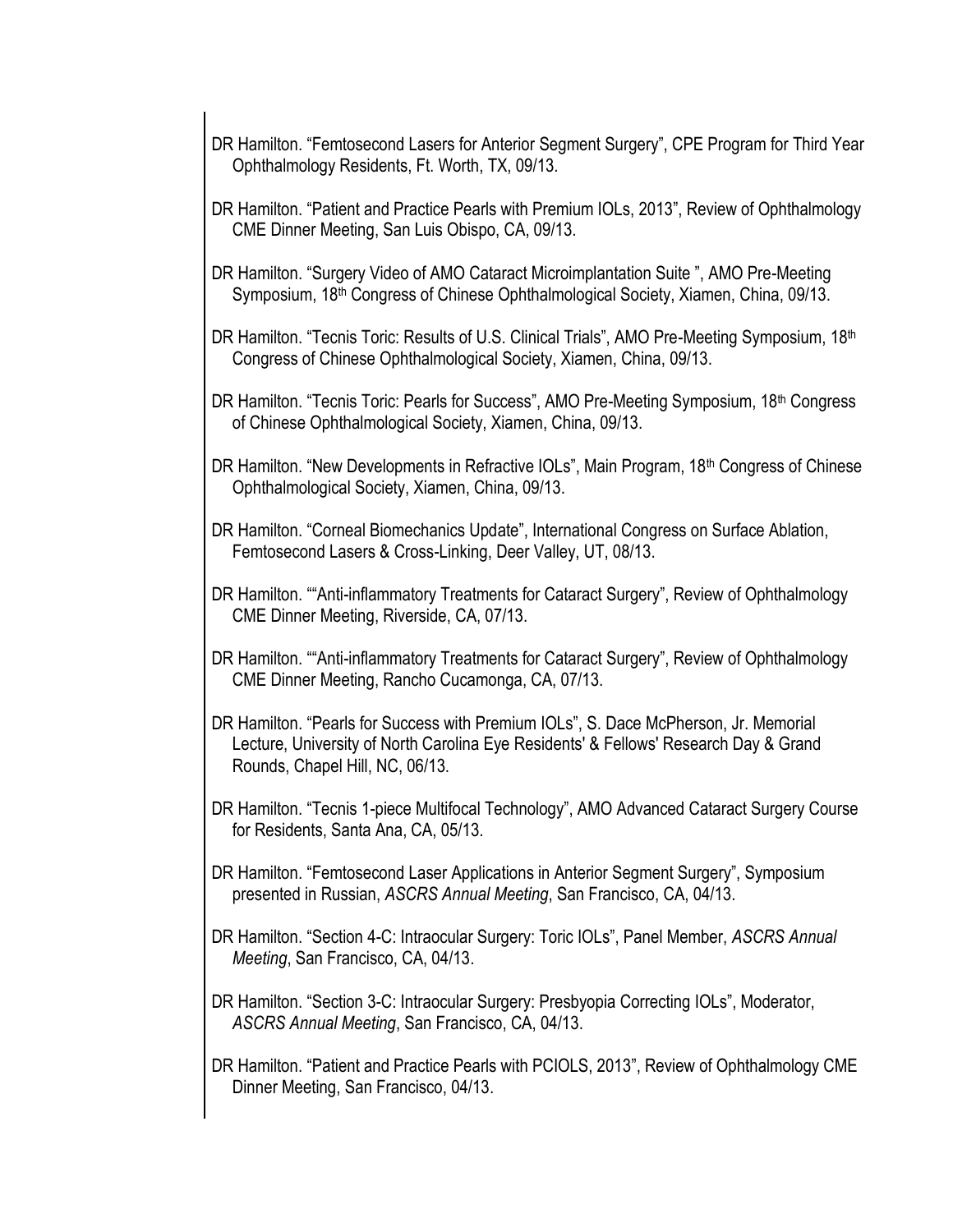- DR Hamilton. "Refractive Aspects of Cataract Surgery", Symposium (panel member), *ASCRS Annual Meeting*, San Francisco, 04/13.
- DR Hamilton. "Skills Lab STS1: Advanced Phacoemulsification Skills Transfer Session", Course, *ASCRS Annual Meeting*, San Francisco, 04/13.
- DR Hamilton. Phakic IOL Misadventure. Refractive Deliverance, Dilemmas and Disasters. Cornea Day, *ASCRS Annual Meeting*, San Francisco, 04/13.
- DR Hamilton. Point/Counter Point: Refractive Surgical Options for High Myopia: Phakic IOLs are the Best Option, Ophthalmology Update 2013, San Diego, CA, 02/13.
- DR Hamilton. Video Grand Rounds of Complicated Cataract Surgery (panel member), Ophthalmology Update 2013, San Diego, CA, 02/13.
- DR Hamilton. Advanced Corneal Tomography and Biomechanics. JSEI & SCCO Advances in Eye Care Meeting, Southern California College of Optometry, Fullerton, CA, 01/13.
- DR Hamilton. Patient and Practice Pearls with PCIOLS, 2012", Review of Ophthalmology CME Dinner Meeting, Ottawa, Canada, 11/12.
- DR Hamilton. Patient and Practice Pearls with PCIOLS, 2012", Review of Ophthalmology CME Dinner Meeting, Toronto, Canada, 11/12.
- DR Hamilton. "Phakic IOLs: Skills Transfer Lab," Faculty Member, AAO Annual Meeting, Chicago, 11/12.
- DR Hamilton. "Multifocal IOL Applications: The Good, the Bad, and the Ugly," ASCRS symposium, The XII Scientific Practical Conference on Modern Technologies in Cataract and Refractive Surgery, Fyodorov Institute, Moscow, Russia, 10/12.
- DR Hamilton. "Advanced Corneal Tomography and Biomechanics," ASCRS symposium, The XII Scientific Practical Conference on Modern Technologies in Cataract and Refractive Surgery, Fyodorov Institute, Moscow, Russia, 10/12.
- DR Hamilton. "Anti-inflammatory Treatments for Cataract Surgery", Review of Ophthalmology CME Dinner Meeting, Las Vegas, NV, 10/12.
- DR Hamilton. "Corneal Topography," CPE Program for Third Year Ophthalmology Residents, Ft. Worth, 09/12.
- DR Hamilton. "Refractive Surgery Technology Update," CPE Program for Third Year Ophthalmology Residents, Ft. Worth, 09/12.
- DR Hamilton. "Anti-inflammatory Treatments for Cataract Surgery", Review of Ophthalmology CME Dinner Meeting, Seattle, WA, 08/12.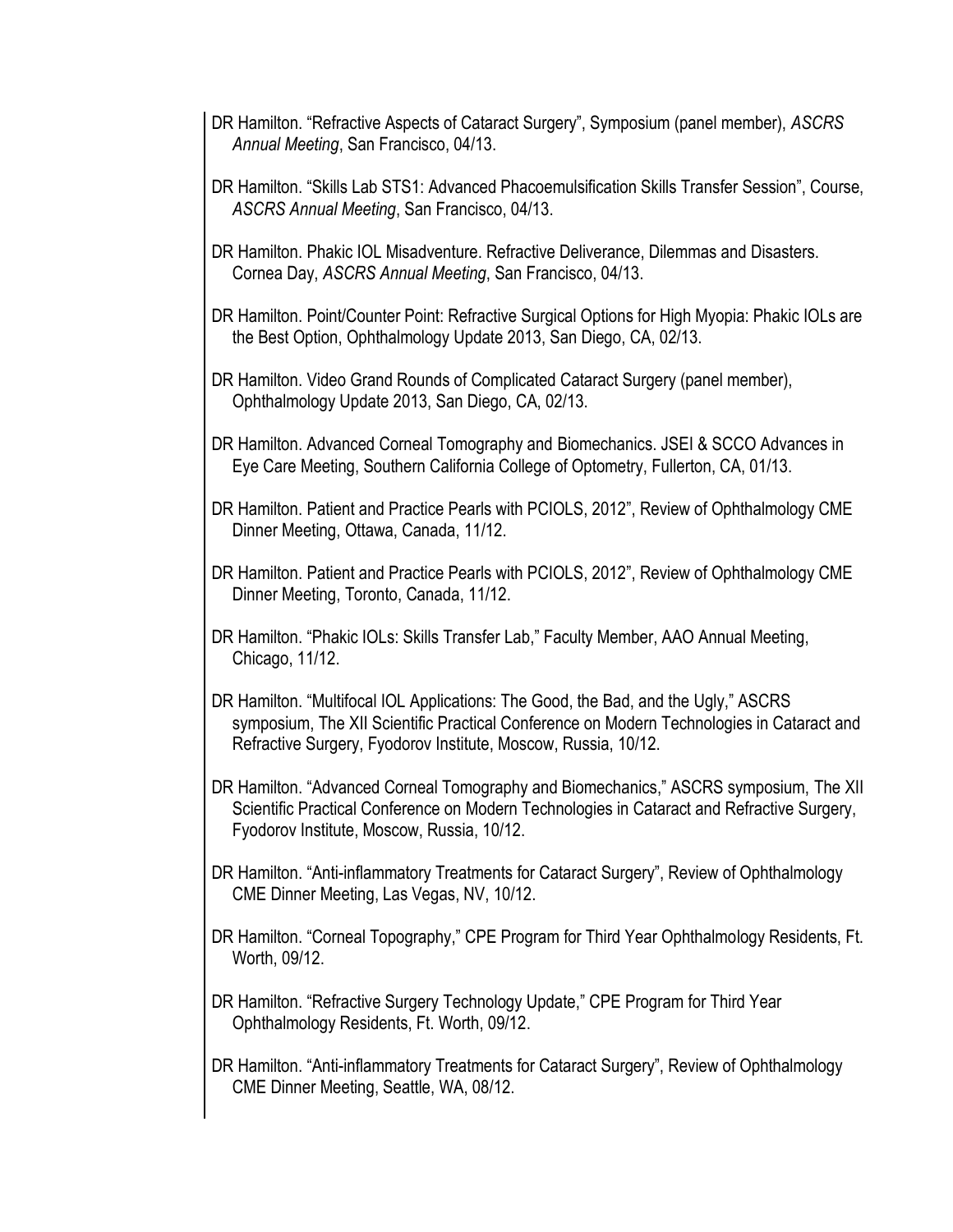- DR Hamilton. "Anti-inflammatory Treatments for Cataract Surgery", Review of Ophthalmology CME Dinner Meeting, San Jose, CA, 07/12.
- DR Hamilton. "Patient and Practice Pearls with PCIOLS, 2012", Review of Ophthalmology CME Dinner Meeting, Honolulu, HI, 07/12.

DR Hamilton. "Scanning-Slit Beam versus Dual Rotating Scheimpflug Corneal Tomography for Refractive Surgery Screening", Jules Stein Research and Alumni Day, Los Angeles, 06/12.

DR Hamilton. "Patient and Practice Pearls with PCIOLS, 2012", Review of Ophthalmology CME Dinner Meeting, Atlanta, 06/12.

- DR Hamilton. "Patient and Practice Pearls with PCIOLS, 2012", Review of Ophthalmology CME Dinner Meeting, New York, 05/12.
- DR Hamilton. "Corneal Topography for Refractive Cataract Surgery", 8<sup>th</sup> Annual Harvard Medical School Intensive Cataract Surgery Course, Massachusetts Eye and Ear Infirmary, Boston, 05/12.
- DR Hamilton. "Corneal Hysteresis: Is it Hysteria?", Innovations and Dilemmas in Refractive Surgery Symposium, Cornea Day, ASCRS Annual Meeting, Chicago, 04/12.
- DR Hamilton. "Premium IOL Dilemmas", Refractive Considerations for Cataract Surgeons Symposium, ASCRS Annual Meeting, Chicago, 04/12.
- DR Hamilton. "Advanced Phacoemulsification Skills Transfer Session", Course, ASCRS Annual Meeting, Chicago, 04/12.
- DR Hamilton. "Anti-inflammatory Treatments for Cataract Surgery", Review of Ophthalmology CME Dinner Meeting, Los Angeles, CA, 04/12.
- DR Hamilton. "Anti-inflammatory Treatments for Cataract Surgery", Review of Ophthalmology CME Dinner Meeting, Tucson, AZ, 04/12.
- DR Hamilton. "Anti-inflammatory Treatments for Cataract Surgery", Review of Ophthalmology CME Dinner Meeting, Phoenix, AZ, 04/12.
- DR Hamilton. "A new generation high potency steroid", Review of Ophthalmology CME Dinner Meeting, Denver, CO, 03/12.
- DR Hamilton. "Using Premium IOLs to Grow Your Cataract Practice." (Panel Member). Tecnis Multifocal User Meeting. AAO Annual Meeting, Orlando, 10/11.
- DR Hamilton. "Success with Unilateral Implantation of Tecnis-1 Multifocal Intraocular Lens." Tecnis Multifocal User Meeting. AAO Annual Meeting, Orlando, 10/11.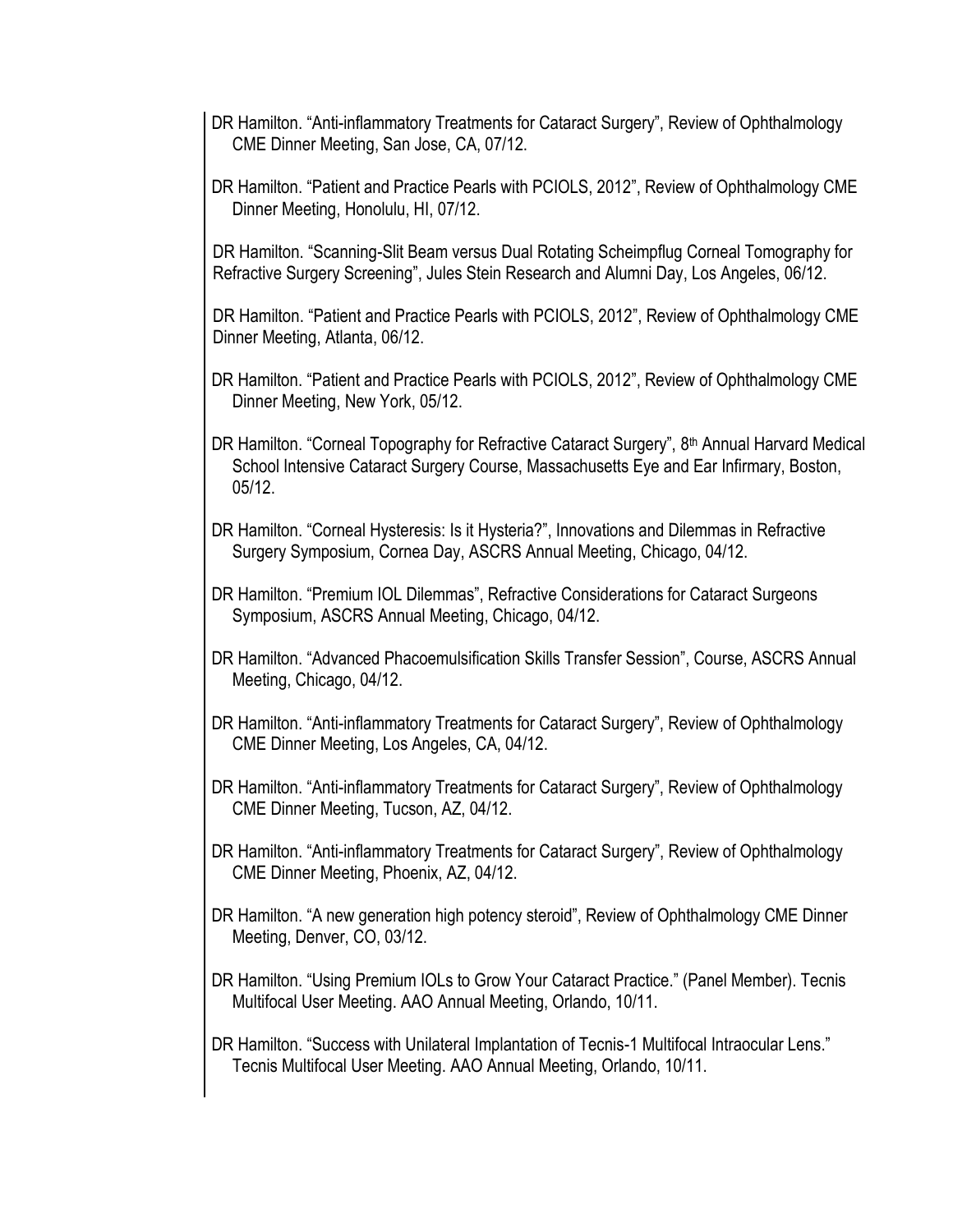DR Hamilton. "Phakic IOLs: Skills Transfer Lab #LAB336A," Faculty Member, AAO Annual Meeting, Orlando, 10/11.

DR Hamilton. "Galilei vs. Orbscan: Imaging the Posterior Corneal Surface." Ziemer Galilei User's Meeting, AAO Annual Meeting, Orlando, 10/11.

DR Hamilton. "A new generation high potency steroid", Review of Ophthalmology CME Dinner Meeting, Phoenix, AZ, 09/11.

DR Hamilton. "A new generation high potency steroid", Review of Ophthalmology CME Dinner Meeting, Tucson, AZ, 09/11.

DR Hamilton. "Pearls for Success with Premium IOL Technology," CPE Program for Third Year Ophthalmology Residents, Ft. Worth, 09/11.

DR Hamilton. "Corneal Topography," CPE Program for Third Year Ophthalmology Residents, Ft. Worth, 09/11.

DR Hamilton. "Refractive Surgery Technology Update," CPE Program for Third Year Ophthalmology Residents, Ft. Worth, 09/11.

DR Hamilton. "Patient and Practice Pearls with PCIOLS, 2011", Review of Ophthalmology CME Dinner Meeting, Phoenix AZ, 09/11.

DR Hamilton. "Advanced Corneal Topography and Biomechanics", International Congress on Surface Ablation, Femto-Lasers and Crosslinking, Deer Valley, UT, 07/11.

DR Hamilton. "Patient and Practice Pearls with PCIOLS, 2011", Review of Ophthalmology CME Dinner Meeting, Spokane WA, 07/11.

DR Hamilton. "Patient and Practice Pearls with PCIOLS, 2011", Review of Ophthalmology CME Dinner Meeting, San Jose CA, 06/11.

DR Hamilton. "Patient and Practice Pearls with PCIOLS, 2011", Review of Ophthalmology CME Dinner Meeting, San Diego, 06/11.

DR Hamilton. "Corneal Topography for Refractive Cataract Surgery", 7<sup>th</sup> Annual Harvard Medical School Intensive Cataract Surgery Course, Massachusetts Eye and Ear Infirmary, Boston, 05/11.

DR Hamilton. "A New High Potency Ophthalmic Steroid: Clinical Applications", Review of Ophthalmology CME Dinner Meeting, Thousand Oaks, CA, 03/11.

DR Hamilton. "Premium IOLs: Roundtable Discussion", Review of Ophthalmology CME Dinner Meeting, ASCRS, San Diego, 03/11.

DR Hamilton. "Refractive Cataract Surgery in 2011", Phoenix Ophthalmology Society, Phoenix, 02/11.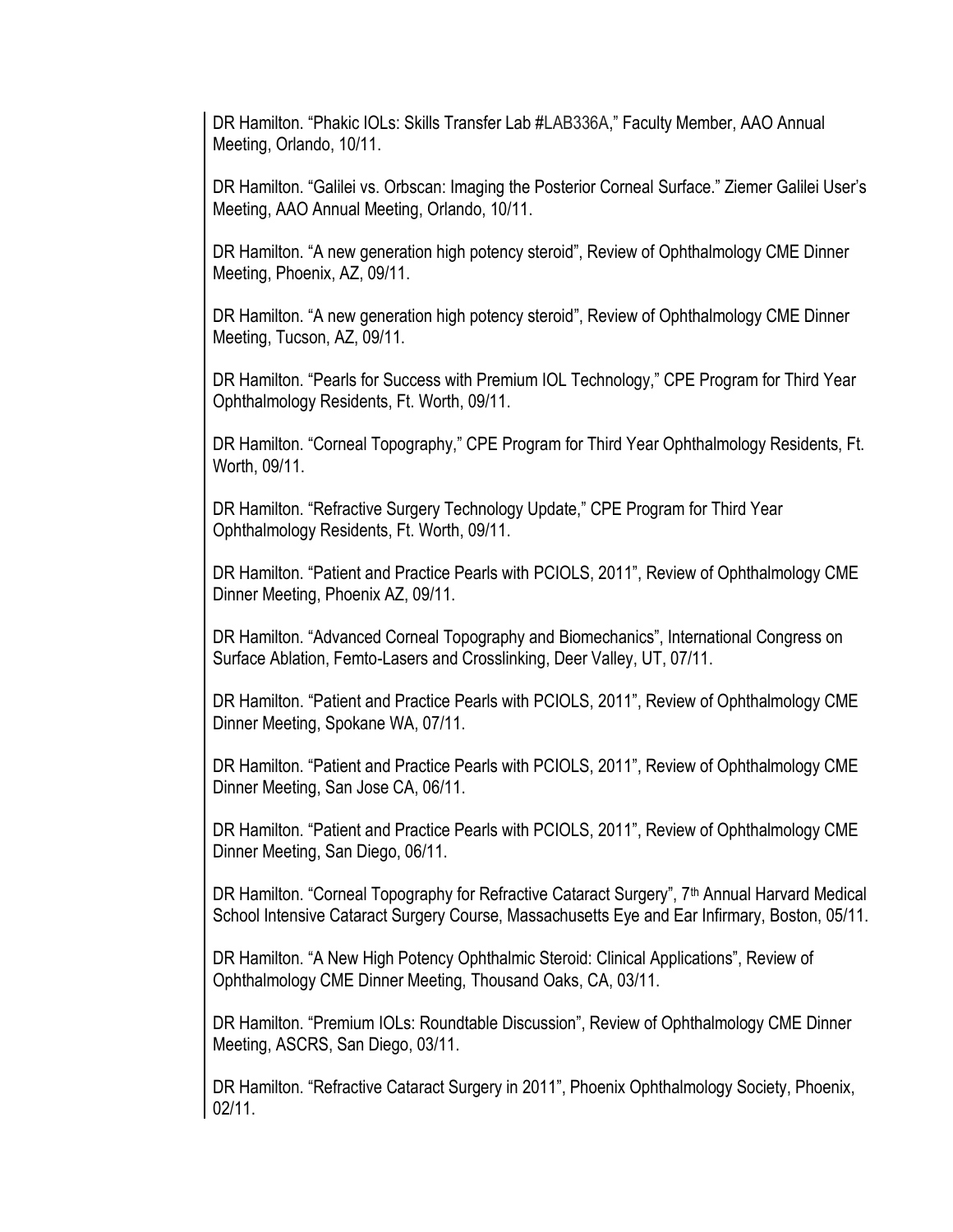DR Hamilton. "Refractive Surgery Complications", ASCRS Young Ophthalmologists Webinar, 01/11.

DR Hamilton. "Galilei vs. Orbscan: Refractive Surgery Applications," Ziemer Galilei User's Meeting, AAO Annual Meeting, Chicago, 10/10.

DR Hamilton. "Phakic IOLs: Skills Transfer Lab #LAB249A," Faculty Member, AAO Annual Meeting, Chicago, 10/10.

DR Hamilton. "Pearls for Success with Premium IOL Technology," CPE Program for Third Year Ophthalmology Residents, Ft. Worth, 09/10.

DR Hamilton. "Corneal Topography and Biomechanics," CPE Program for Third Year Ophthalmology Residents, Ft. Worth, 09/10.

DR Hamilton. "Refractive Surgery Technology Update," CPE Program for Third Year Ophthalmology Residents, Ft. Worth, 09/10.

DR Hamilton. "Pearls for Success with Refractive IOLs", MedEDirect CME Dinner Meeting, San Diego, 07/10.

DR Hamilton. "Pearls for Success with Refractive IOLs", MedEDirect CME Dinner Meeting, Portland, WA, 06/10.

DR Hamilton. "A New Generation High Potency Steroid", MedEDirect CME Dinner Meeting, Bellingham, WA, 06/10.

DR Hamilton. "Premium IOLs: A Primer", Resident Educational Program, Madigan Air Force Base, Tacoma, 05/10.

DR Hamilton. "Pearls for Success with Refractive IOLs", MedEDirect CME Dinner Meeting, Denver, 05/10.

DR Hamilton. "Pearls for Success with Refractive IOLs", MedEDirect CME Dinner Meeting, Fresno, 04/10.

DR Hamilton. "Ocular Diagnostics for Refractive Surgery", 9<sup>th</sup> Annual San Francisco Continuing Education Symposium, San Francisco, 04/10.

DR Hamilton. "AcrySof Toric IOLs: Is this enough for now?", Canadian Society of Cataract and Refractive Surgery Annual Meeting, Vancouver, BC, Canada, 03/10.

DR Hamilton. "Clinical Outcomes and Happy Patients with AcrySof® IQ ReSTOR® +3.0", Canadian Society of Cataract and Refractive Surgery Annual Meeting, Vancouver, BC, Canada, 03/10.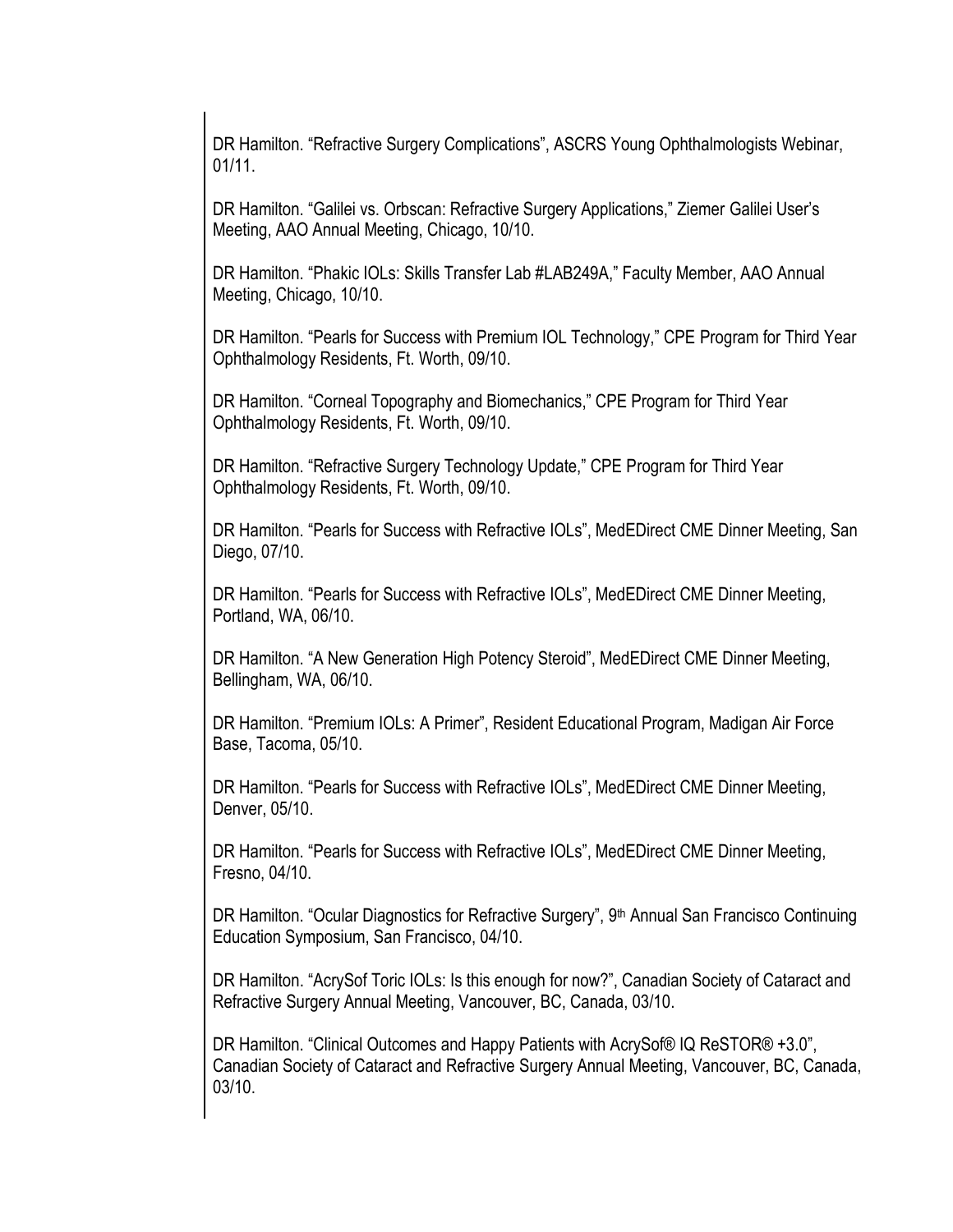DR Hamilton. "Pearls for Success with Refractive IOLs", MedEDirect CME Dinner Meeting, San Francisco, 01/10.

DR Hamilton. "DEWS/Delphi treatment guidelines and their implications to in-clinic patient management", Royal College of Ophthalmology in Thailand Annual Meeting, Bangkok, Thailand, 12/09.

DR Hamilton. "Ocular Response Analyzer: Clinical impression for use in refractive surgery", Royal College of Ophthalmology in Thailand Annual Meeting, Bangkok, Thailand, 12/09.

DR Hamilton. "New modalities in Dry Eye management", Royal College of Ophthalmology in Thailand Annual Meeting, Bangkok, Thailand, 12/09.

DR Hamilton. "Dry Eye associated with refractive surgery and its management", Royal College of Ophthalmology in Thailand Annual Meeting, Bangkok, Thailand, 12/09.

DR Hamilton. "Pearls for Success with Refractive IOLs", MedEDirect CME Dinner Meeting, West Hollywood, CA, 11/09.

DR Hamilton. "Refractive IOLs: Patient Selection", Alcon Speaker's Forum, AAO Annual Meeting, San Francisco, CA, 10/09.

DR Hamilton. "Introduction to Phakic IOLs: Course LAB278A", Faculty Member, AAO Annual Meeting, San Francisco, CA, 10/09.

DR Hamilton. "Section IX: Keratoectasia and Collagen Crosslinking", Moderator, AAO Annual Meeting, San Francisco, CA, 10/09.

DR Hamilton. "Conquering the Challenges of Refractive Cataract Surgery", Seattle Ophthalmology Society, Seattle, WA, 10/09.

DR Hamilton. "Ocular Viscosurgical Devices: A Primer", CORE Resident Education Conference, Seattle, WA, 09/09.

DR Hamilton. "Introduction to Refractive Cataract Surgery", CORE Resident Education Conference, Seattle, WA, 09/09.

DR Hamilton. "Conquering the Challenges of Refractive Cataract Surgery", San Luis Obispo Ophthalmology Society, San Luis Obispo, CA, 05/09.

DR Hamilton. "Evaluation and Treatment of Dry Eye Syndrome", Allergan Consortium of Research and Education, San Francisco, CA, 03/09.

DR Hamilton. "Evaluation and Treatment of Dry Eye Syndrome", Allergan Consortium of Research and Education, Palo Alto, CA, 03/09.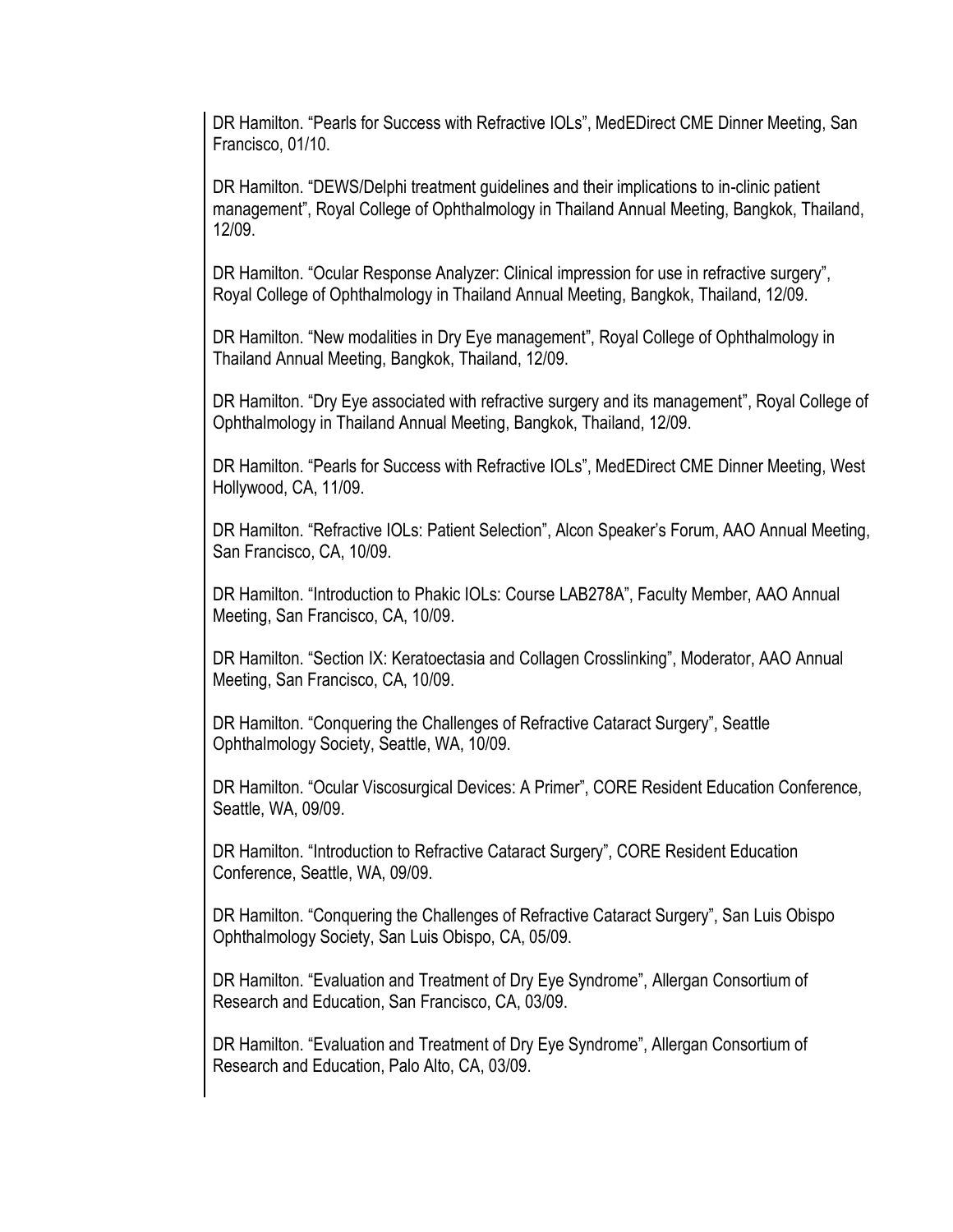DR Hamilton. "Advanced Diagnostics for Refractive Surgery Screening", Utah Ophthalmology Society Annual Meeting, Salt Lake City, UT 02/09.

- DR Hamilton. "Refractive Cataract Surgery", Utah Ophthalmology Society Annual Meeting, Salt Lake City, UT 02/09.
- DR Hamilton. "The New Face of Refractive Surgery", Session Moderator, JSEI and ASCRS Joint Symposium on Cataract and Refractive Surgery, Los Angeles, CA 02/09.

DR Hamilton. "Understanding Refractive Errors: Old and New Wavefront", JSEI and ASCRS Joint Symposium on Cataract and Refractive Surgery, Los Angeles, CA 02/09.

DR Hamilton. "Astigmatism Management for Refractive IOL Surgery", JSEI and ASCRS Joint Symposium on Cataract and Refractive Surgery, Los Angeles, CA 02/09.

- DR Hamilton. "Corneal Topography: Beyond the Basics.", JSEI and ASCRS Joint Symposium on Cataract and Refractive Surgery, Los Angeles, CA 02/09.
- DR Hamilton. "What Are You Doing Differently in 2009?", Session Moderator, JSEI and ASCRS Joint Symposium on Cataract and Refractive Surgery, Los Angeles, CA 02/09.
- DR Hamilton. "Refractive Surgery Applications of the Ocular Response Analyzer", Reichert Symposium, Hawaiian Eye Annual Meeting, Maui, HI, 01/09.
- DR Hamilton. "Advanced Diagnosis for Corneal Ectasia Risk Assessment", Hawaiian Eye Annual Meeting, Maui, HI, 01/09.
- DR Hamilton. "Update: Refractive and Presbyopia Correcting Intraocular Lenses", Annual UCLA Jules Stein Eye Institute & So. Cal. College of Optometry Symposium, Fullerton, CA 01/09.
- DR Hamilton. "The Danger Zone: Ectasia", Panel Member, AAO Annual Meeting, Atlanta, GA 11/08.
- DR Hamilton. "Cystoid Macular Edema and Presbyopia Correcting IOLs", Annual Cataract and Refractive Surgery Meeting of the Baja Society of Ophthalmology, Tijuana, Mexico 11/08.
- DR Hamilton. "Clinical Pearls for Astigmatism Management: Toric IOLs". Ventura County Ophthalmology Society, Camarillo, CA 09/08
- DR Hamilton. "Dry Eye Disease and Refractive Surgery", Allergan Consortium of Research and Education, West Hollywood, CA 08/08
- DR Hamilton. "Excimer and Femtosecond Laser Technology in Refractive Surgery", Lasers in Ophthalmology Conference, Jules Stein Eye Institute, Los Angeles, CA 06/08
- DR Hamilton. "Diagnosis and Treatment of Dry Eye Disease", Allergan Consortium of Research and Education, Long Beach, CA 05/08.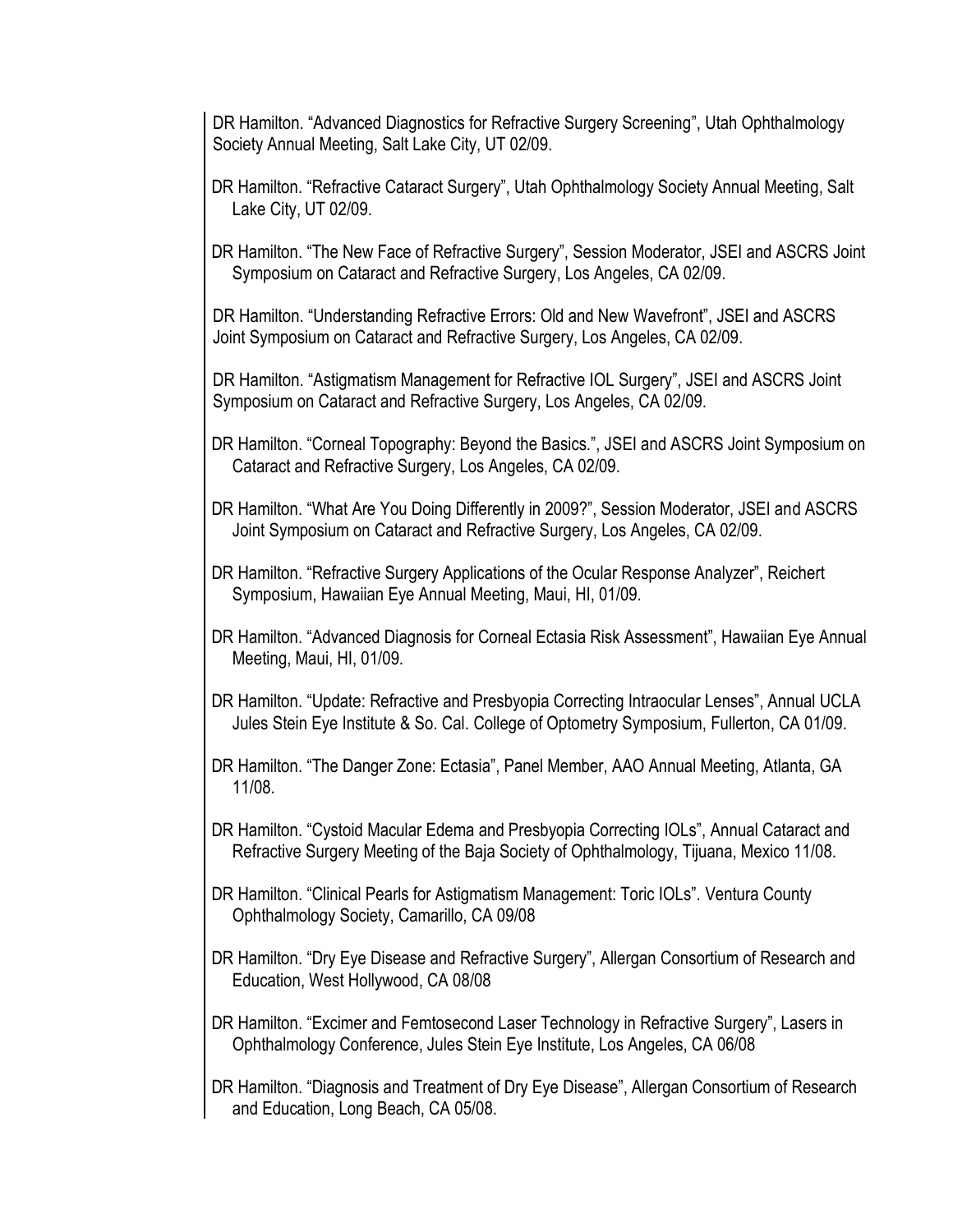- DR Hamilton. "Diagnosis and Management of Dry Eye Syndrome.", Clinical Symposium on Dry Eye Therapy. Istanbul, Turkey 05/08
- DR Hamilton. "Non-Steroidal Anti-inflammatory Therapy: New Indications for IOL Surgery", Simposio Internacional de Enfermedades Externas Oculares, Mexico City, Mexico 03/08
- DR Hamilton. "4th Generation Fluoroquinolones: Advantages vs. Other Antibiotics", Simposio Internacional de Enfermedades Externas Oculares, Mexico City, Mexico 03/08
- DR Hamilton. "Demanding Expectations of Today's IOL Patients", Alcon Anterior Segment Advisory Meeting, Las Vegas, 03/08
- DR Hamilton. "Diagnosis and Treatment of Dry Eye Disease", Allergan Consortium of Research and Education, Sunnyvale, CA, 02/08
- DR Hamilton. "Diagnosis and Treatment of Dry Eye Disease", Allergan Consortium of Research and Education, Beverly Hills, CA, 01/08
- DR Hamilton. "Meeting the Challenges of Refractive IOLs", Dulaney Foundation Educational Series, San Diego, CA 01/08
- DR Hamilton. "Screening for Corneal Ectasia Risk", Hawaiian Eye Annual Meeting, Hawaii, 01/08
- DR Hamilton. "Advanced Diagnostic Techniques for Refractive Surgery Screening", Controversies in Ophthalmology, Research Study Club of Los Angeles, Los Angeles, CA 01/08
- DR Hamilton. "Advanced Diagnostic Techniques for Refractive Surgery Screening", Cornea and Retina Symposium, Jules Stein Eye Institute/So. Cal. College of Optometry, Los Angeles, CA 01/08
- DR Hamilton. "Phakic IOLs: Breakfast Roundtable Discussion" , Moderator, AAO Annual Meeting, New Orleans, LA 11/07
- DR Hamilton. "Non-steroidal Anti-inflammatories for CME Prophylaxis", Alcon Speaker's Forum, AAO Annual Meeting, New Orleans, LA 11/07
- DR Hamilton. "Refractive Surgery Primer", Visiting Professor, Univ. of Wisconsin School of Medicine, Madison, WI 10/07
- DR Hamilton. "Advanced Diagnostic Techniques for Refractive Surgery Screening", Visiting Professor, Univ. of Wisconsin School of Medicine, Madison, WI 10/07
- DR Hamilton. "Challenges of Refractive IOLs", Visiting Professor, Univ. of Wisconsin School of Medicine, Madison, WI 10/07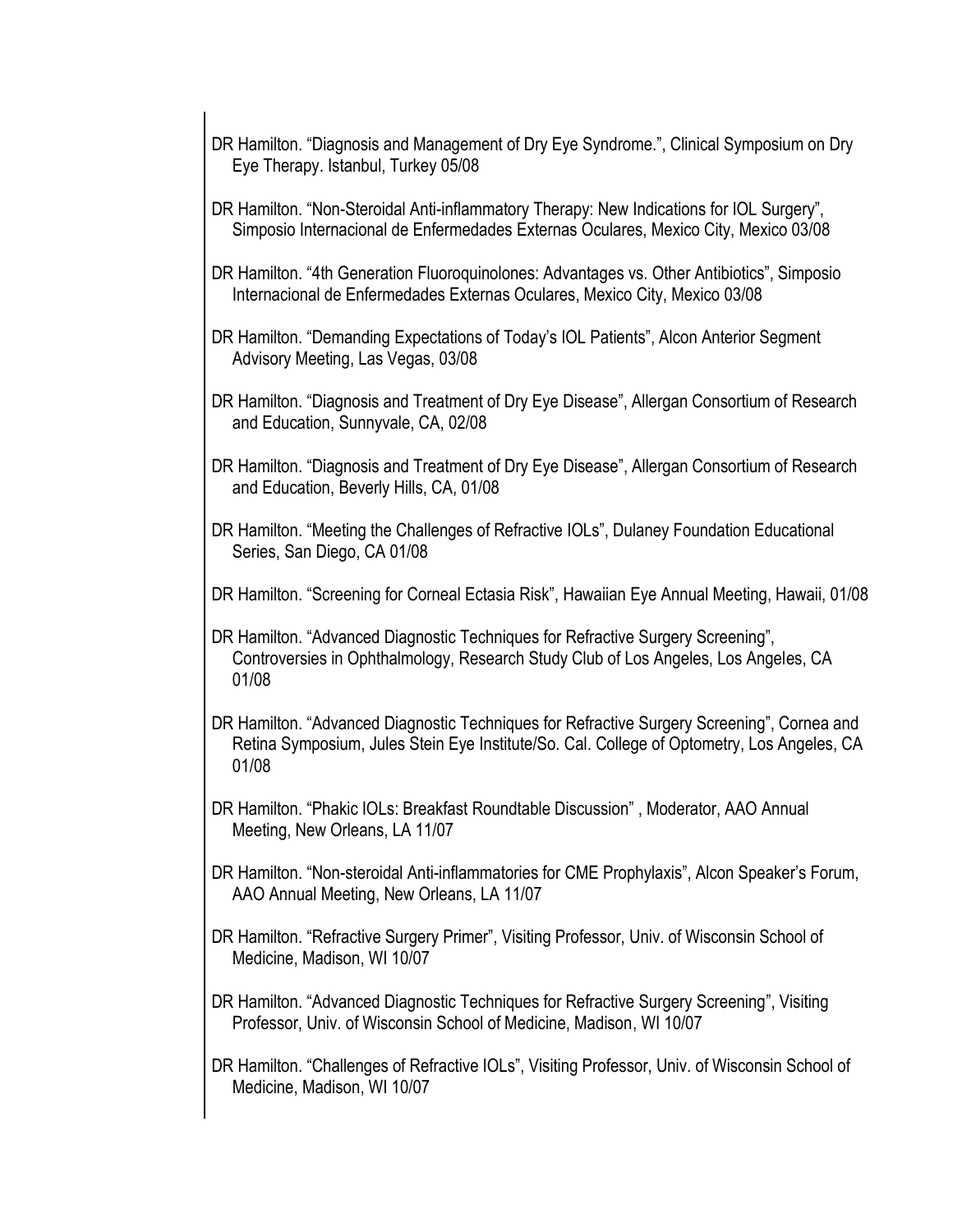- DR Hamilton. "Diagnosis and Management of Dysfunctional Tear Syndrome", Indian Cornea Specialist Congress, Goa, India, 10/07
- DR Hamilton. "Conquering the Challenges of Refractive IOLs", Dulaney Foundation Educational Series, Beverly Hills, CA 08/07
- DR Hamilton. "Recalcitrant Epithelial Ingrowth in Patients with Compromised Eyelid Function", ASCRS Summer Refractive Congress, San Diego, CA 08/07
- DR Hamilton. "An Unusual Complication After LTK and LASIK", ASCRS Summer Refractive Congress, San Diego, CA 08/07
- DR Hamilton. "Advanced Corneal Topography and Corneal Biomechanical Measurements for Improved Keratoconus Detection", ASCRS Summer Refractive Congress, San Diego, CA 08/07
- DR Hamilton. "Dual-action Optive: Advanced Lubrication and Protection from Hyperosmotic Stress", Corneal Health Market Guidance Program (Allergan), Woodinville, WA 07/07
- DR Hamilton. "Presbyopia Correcting IOLs: Patient Selection", Tri-state Ophthalmology Meeting, Las Vegas, NV 05/07
- DR Hamilton. "Post-LASIK Ectasia: Improved Detection of Eyes at Risk", Tri-state Ophthalmology Meeting, Las Vegas, NV 05/07
- DR Hamilton. "Ocular Response Analyzer: Clinical Impressions for use in Refractive Surgery", Reichert Ocular Response Analyzer User's Meeting, ASCRS Annual Meeting, San Diego, CA 04/07
- DR Hamilton. "Intraocular Surgery: Multifocal IOLs", Panel Member, ASCRS Annual Meeting, San Diego, CA 04/07
- DR Hamilton. "Forme Fruste Keratoconus Detection." Wilmer Institute's Current Concepts In Ophthalmology, Jamaica, 02/07
- DR Hamilton. "Conductive Keratoplasty: Presbyopic and Therapeutic Applications." Wilmer Institute's Current Concepts In Ophthalmology, Jamaica, 02/07
- DR Hamilton. "Corneal Biomechanical Measurements in Refractive Surgery Patients." Wilmer Institute's Current Concepts In Ophthalmology, Jamaica, 02/07
- DR Hamilton. "Identifying Forme Fruste Keratoconus: Improving Refractive Surgery Safety". Hawaiian Eye Annual Meeting, Kauai, HI 01/07
- DR Hamilton. "Patient Expectations and Selecting Multifocal Lens Patients". Hawaiian Eye Annual Meeting, Kauai, HI 01/07